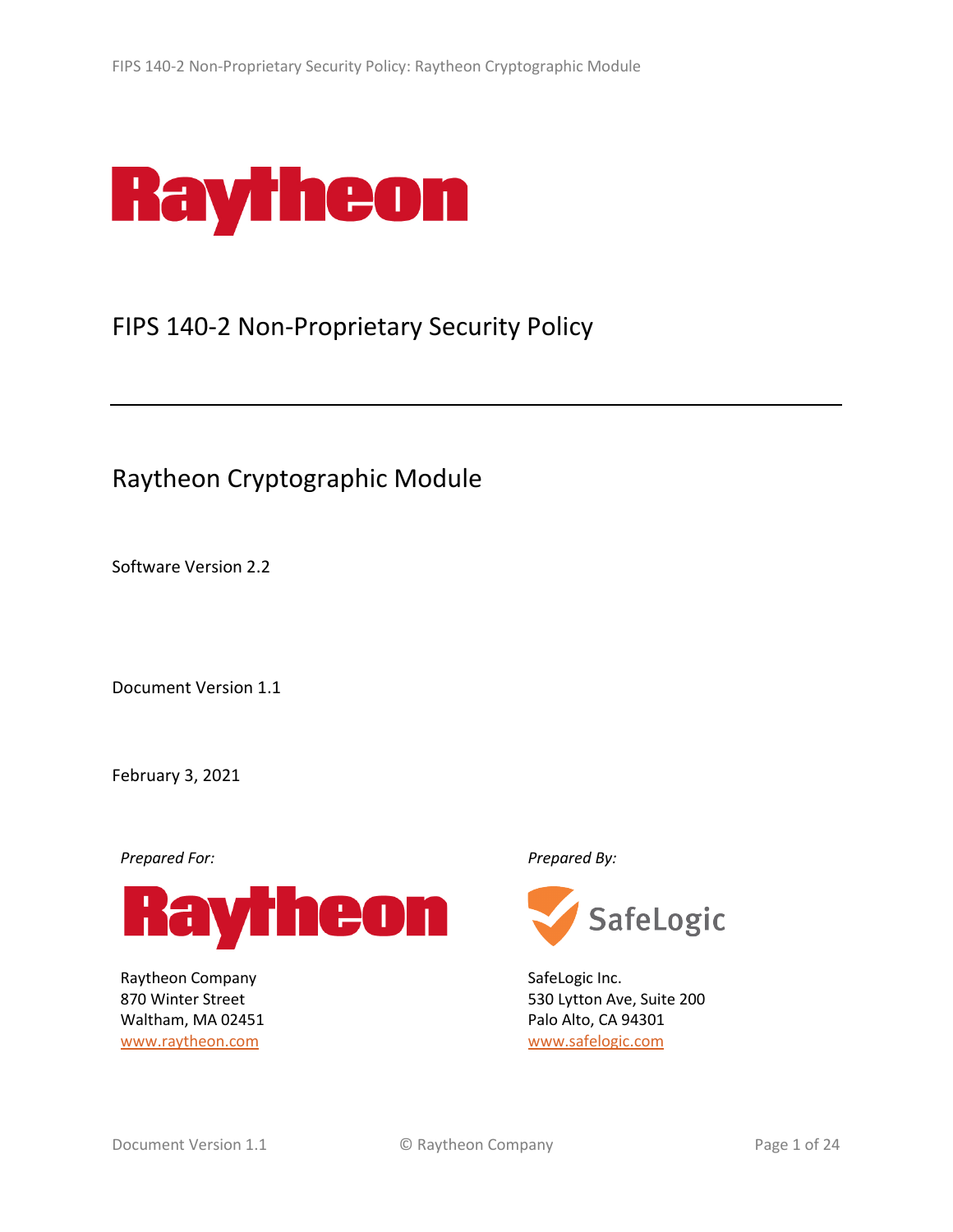# **Overview**

This document provides a non-proprietary FIPS 140-2 Security Policy for the Raytheon Cryptographic Module.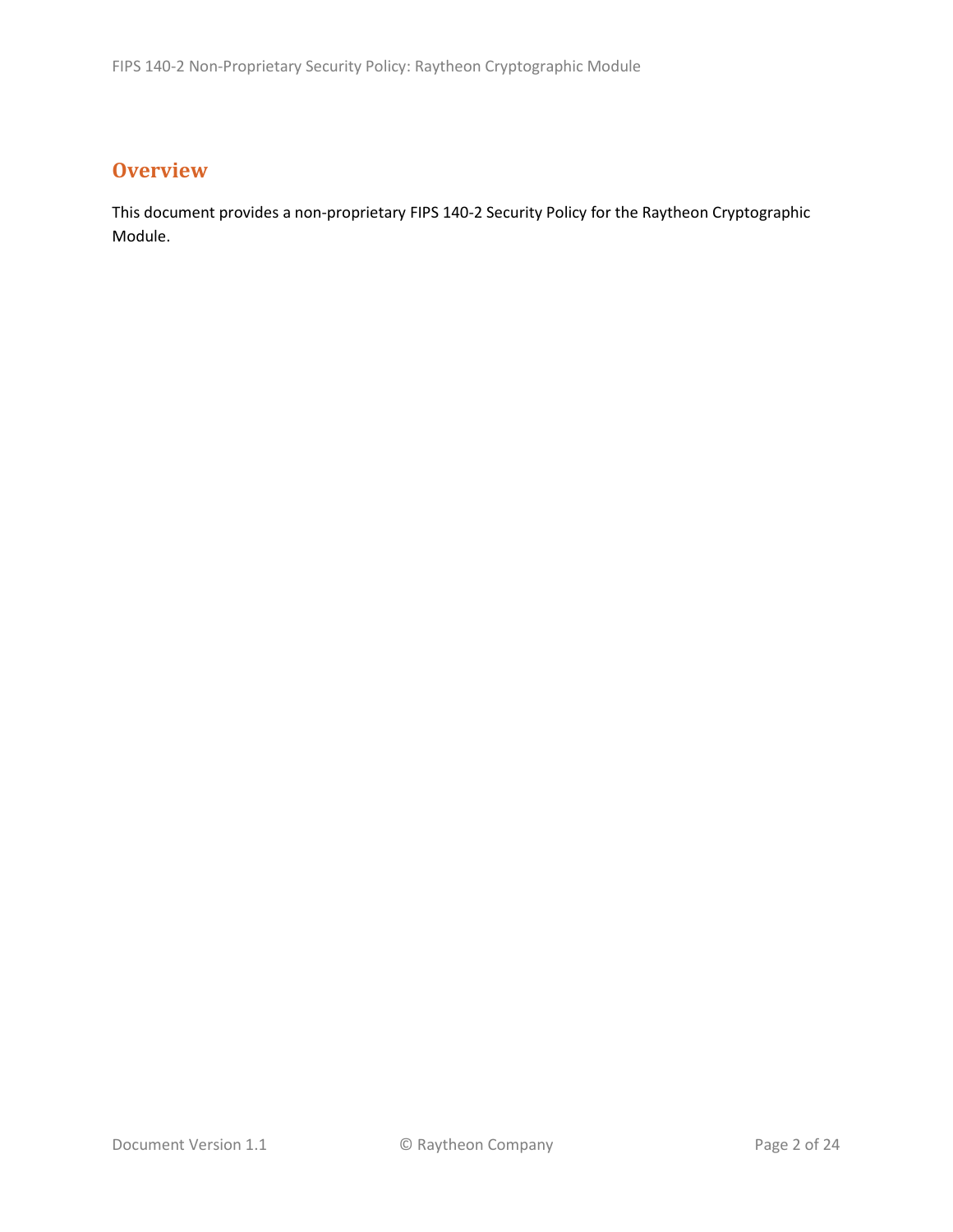# **Table of Contents**

| $\mathbf{1}$ |                  |                                                                                                 |
|--------------|------------------|-------------------------------------------------------------------------------------------------|
|              | 1.1              |                                                                                                 |
|              | 1.2              |                                                                                                 |
|              | 1.3              |                                                                                                 |
|              | 1.4              |                                                                                                 |
|              | 1.5              |                                                                                                 |
| $\mathbf{2}$ |                  |                                                                                                 |
|              | 2.1              |                                                                                                 |
|              | 2.1.1            |                                                                                                 |
|              | 2.1.2            |                                                                                                 |
|              | 2.1.3            |                                                                                                 |
|              | $2.2^{\circ}$    |                                                                                                 |
|              | 2.3              |                                                                                                 |
|              | 2.3.1            |                                                                                                 |
|              | 2.3.2            |                                                                                                 |
|              | 2.4              |                                                                                                 |
|              | 2.5              |                                                                                                 |
|              | 2.6              |                                                                                                 |
|              | 2.6.1            |                                                                                                 |
|              | 2.6.2            | Key/Critical Security Parameter (CSP) Authorized Access and Use by Role and Service/Function 19 |
|              | 2.6.3            |                                                                                                 |
|              | 2.6.4            |                                                                                                 |
|              | 2.7              |                                                                                                 |
|              | 2.7.1            |                                                                                                 |
|              | 2.7.2            |                                                                                                 |
|              | 2.7.3            |                                                                                                 |
|              | 2.8              |                                                                                                 |
| 3            |                  |                                                                                                 |
|              | 3.1              |                                                                                                 |
|              | 3.1.1            |                                                                                                 |
|              | 3.1.2            |                                                                                                 |
|              | 3.2 <sub>2</sub> |                                                                                                 |
|              | 3.2.1            |                                                                                                 |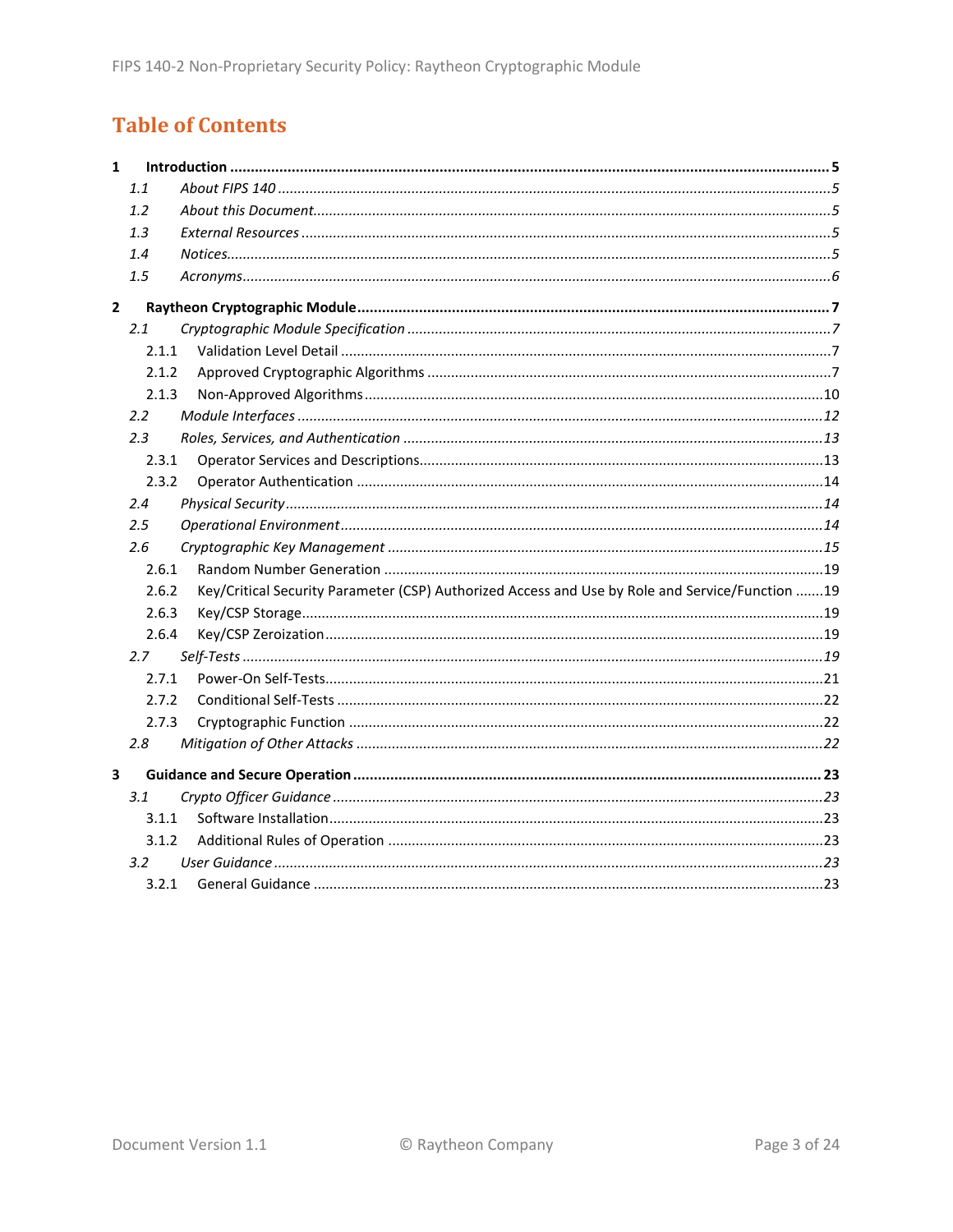# **List of Tables**

# **List of Figures**

|--|--|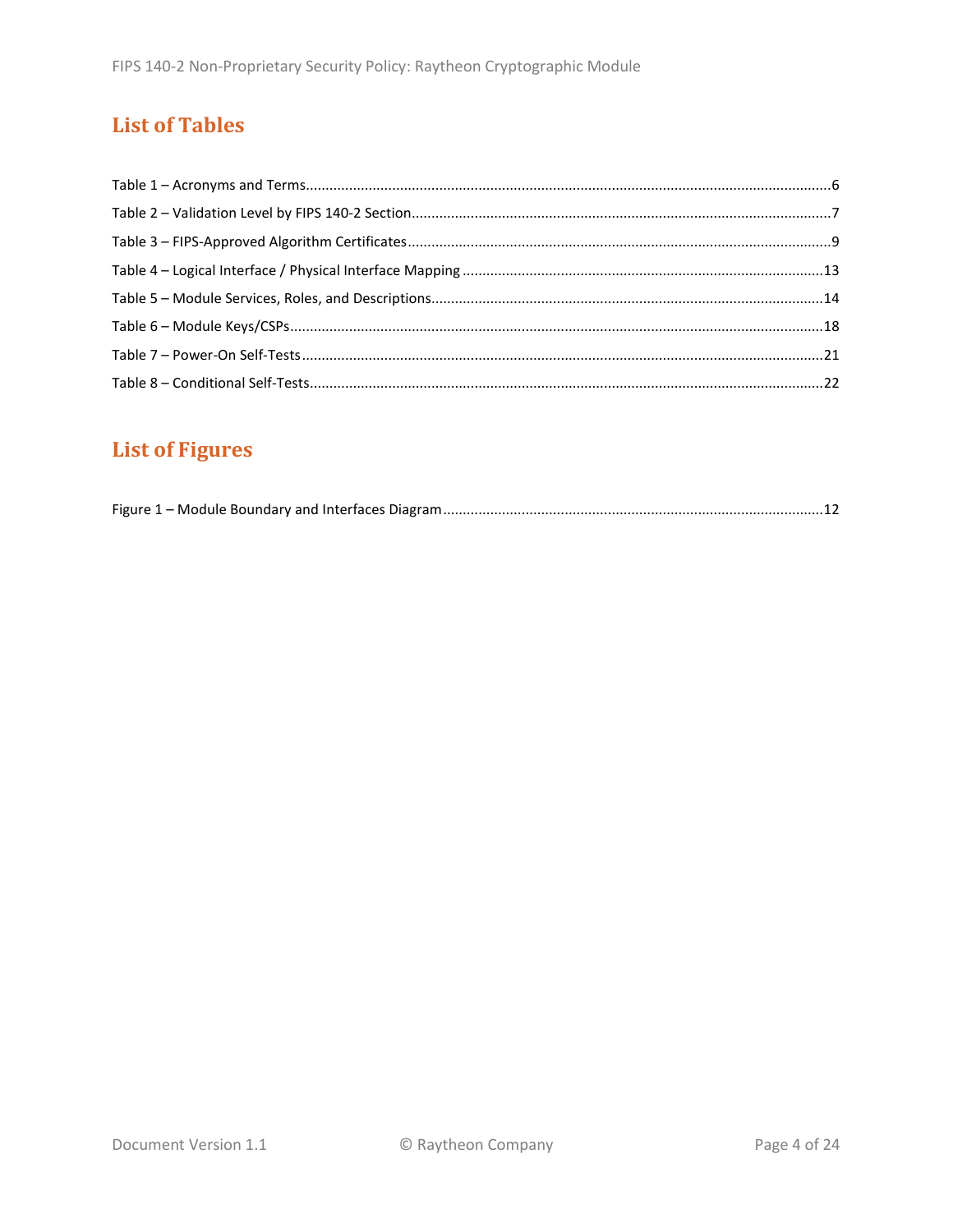# <span id="page-4-0"></span>**1 Introduction**

# <span id="page-4-1"></span>**1.1 About FIPS 140**

Federal Information Processing Standards Publication 140-2 — Security Requirements for Cryptographic Modules specifies requirements for cryptographic modules to be deployed in a Sensitive but Unclassified environment. The National Institute of Standards and Technology (NIST) and Canadian Centre for Cyber Security (CCCS) Cryptographic Module Validation Program (CMVP) run the FIPS 140 program. The NVLAP accredits independent testing labs to perform FIPS 140 testing; the CMVP validates modules meeting FIPS 140 validation. *Validated* is the term given to a module that is documented and tested against the FIPS 140 criteria.

More information is available on the CMVP website at [http://csrc.nist.gov/groups/STM/cmvp/index.html.](http://csrc.nist.gov/groups/STM/cmvp/index.html)

# <span id="page-4-2"></span>**1.2 About this Document**

This non-proprietary Cryptographic Module Security Policy for the Raytheon Cryptographic Module from Raytheon Company ("Raytheon") provides an overview of the product and a high-level description of how it meets the security requirements of FIPS 140-2. This document contains details on the module's cryptographic keys and critical security parameters. This Security Policy concludes with instructions and guidance on running the module in a FIPS 140-2 mode of operation.

The Raytheon Cryptographic Module may also be referred to as the "module" in this document.

## <span id="page-4-3"></span>**1.3 External Resources**

The Raytheon website [\(www.raytheon.com\)](http://www.raytheon.com/) contains information on Raytheon services and products. The Cryptographic Module Validation Program website contains links to the FIPS 140-2 certificate and Raytheon contact information.

#### <span id="page-4-4"></span>**1.4 Notices**

This document may be freely reproduced and distributed in its entirety without modification.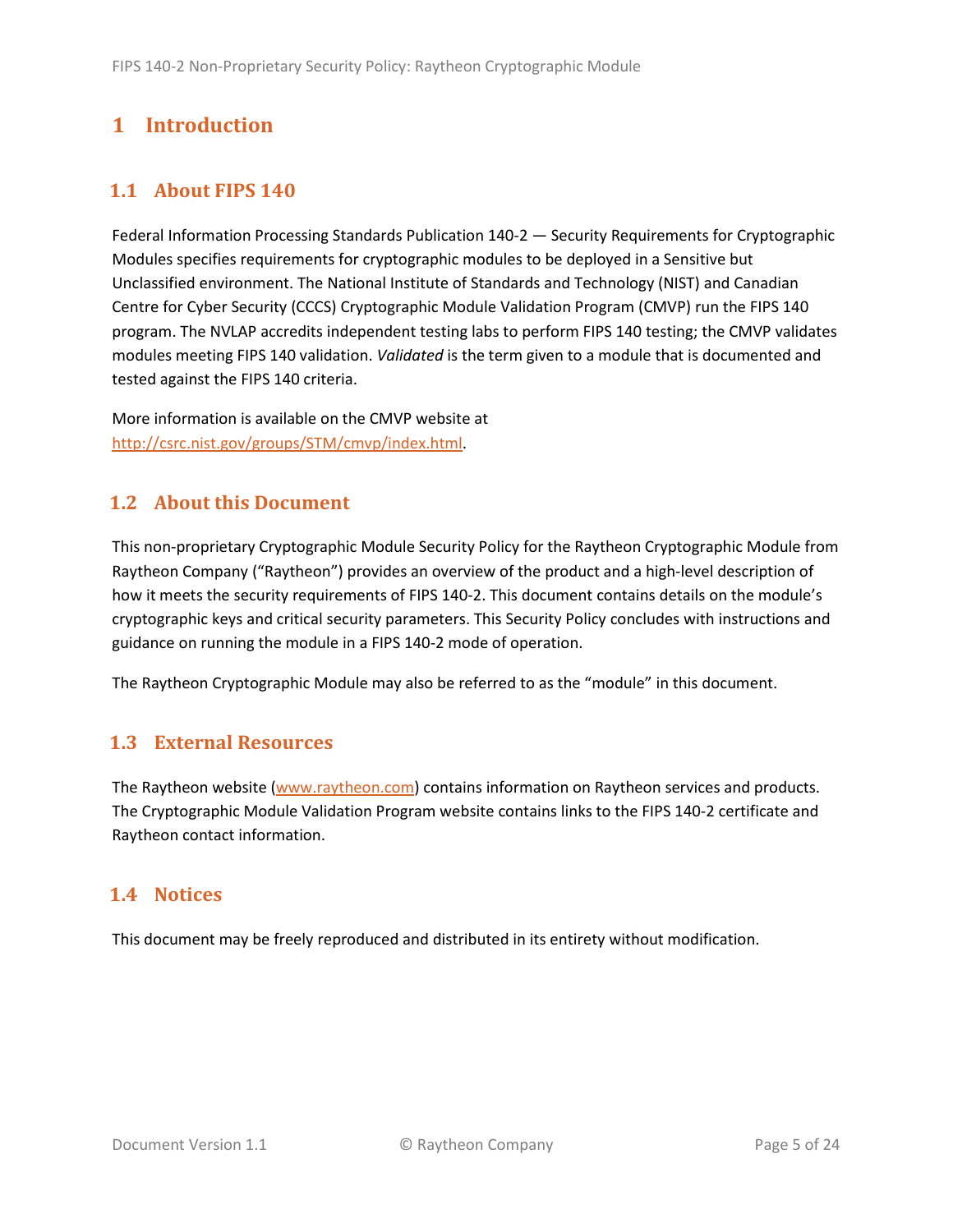# <span id="page-5-0"></span>**1.5 Acronyms**

| <b>Acronym</b> | <b>Term</b>                                    |
|----------------|------------------------------------------------|
| <b>AES</b>     | <b>Advanced Encryption Standard</b>            |
| <b>ANSI</b>    | American National Standards Institute          |
| API            | <b>Application Programming Interface</b>       |
| <b>CMVP</b>    | Cryptographic Module Validation Program        |
| CO             | Crypto Officer                                 |
| CCCS           | Canadian Centre for Cyber Security             |
| <b>CSP</b>     | <b>Critical Security Parameter</b>             |
| <b>DES</b>     | Data Encryption Standard                       |
| DH             | Diffie-Hellman                                 |
| <b>DRBG</b>    | Deterministic Random Bit Generator             |
| <b>DSA</b>     | Digital Signature Algorithm                    |
| EC             | <b>Elliptic Curve</b>                          |
| <b>EMC</b>     | <b>Electromagnetic Compatibility</b>           |
| EMI            | Electromagnetic Interference                   |
| <b>FCC</b>     | <b>Federal Communications Commission</b>       |
| <b>FIPS</b>    | <b>Federal Information Processing Standard</b> |
| <b>GPC</b>     | <b>General Purpose Computer</b>                |
| GUI            | <b>Graphical User Interface</b>                |
| <b>HMAC</b>    | (Keyed-) Hash Message Authentication Code      |
| <b>KAT</b>     | <b>Known Answer Test</b>                       |
| <b>MAC</b>     | <b>Message Authentication Code</b>             |
| <b>MD</b>      | <b>Message Digest</b>                          |
| <b>NIST</b>    | National Institute of Standards and Technology |
| OS.            | <b>Operating System</b>                        |
| <b>PKCS</b>    | Public-Key Cryptography Standards              |
| <b>PRNG</b>    | Pseudo Random Number Generator                 |
| <b>PSS</b>     | Probabilistic Signature Scheme                 |
| <b>RNG</b>     | Random Number Generator                        |
| <b>RSA</b>     | Rivest, Shamir, and Adleman                    |
| <b>SHA</b>     | Secure Hash Algorithm                          |
| SSL            | Secure Sockets Layer                           |
| Triple-DES     | Triple Data Encryption Algorithm               |
| <b>TLS</b>     | <b>Transport Layer Security</b>                |
| <b>USB</b>     | <b>Universal Serial Bus</b>                    |

The following table defines acronyms found in this document:

**Table 1 – Acronyms and Terms**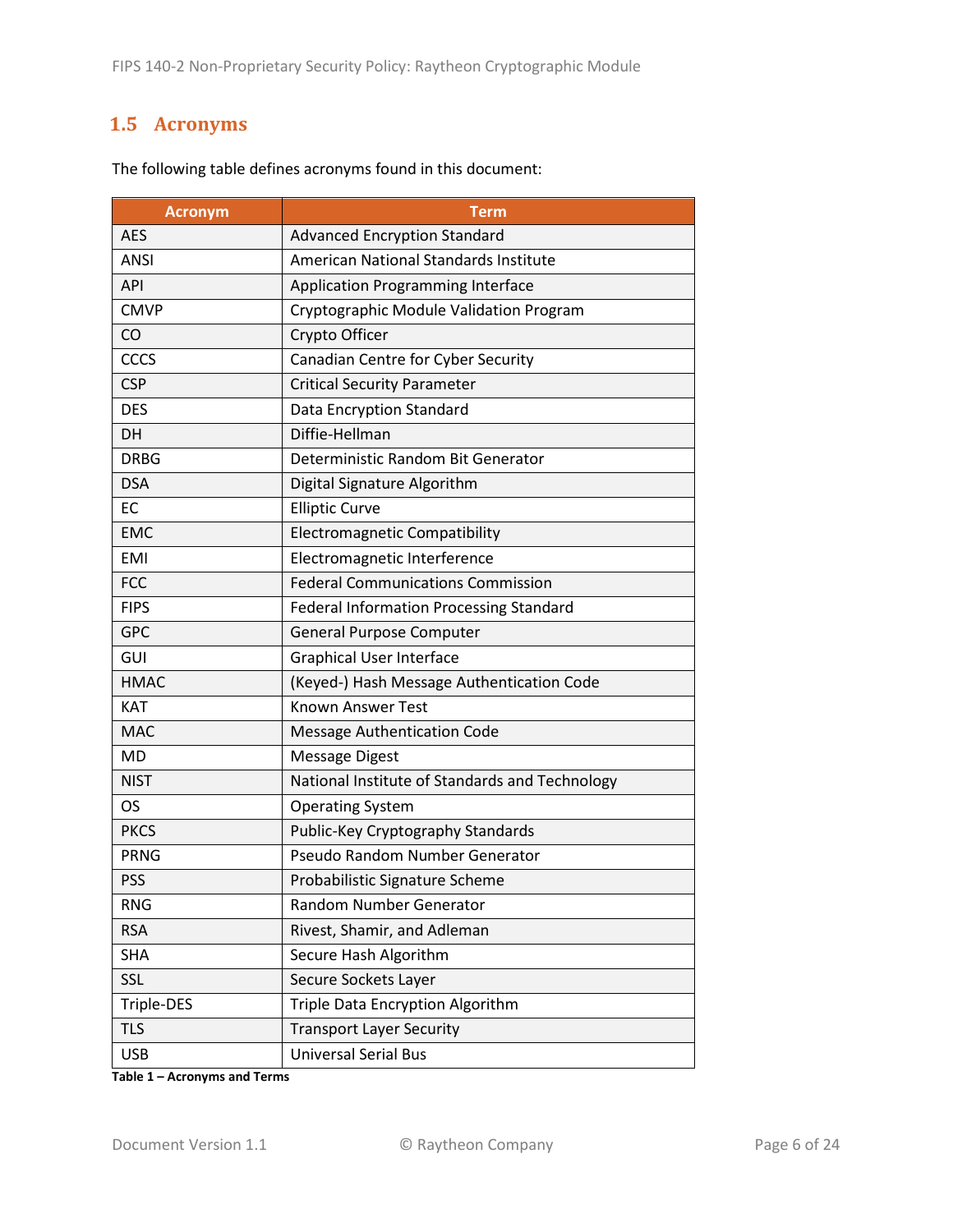# <span id="page-6-0"></span>**2 Raytheon Cryptographic Module**

# <span id="page-6-1"></span>**2.1 Cryptographic Module Specification**

The Raytheon Cryptographic Module provides robust algorithm support for secure network communication.

The module's logical cryptographic boundary is the shared library files and their integrity check HMAC files. The module is a multi-chip standalone embodiment installed on a General Purpose Device.

All operations of the module occur via calls from host applications and their respective internal daemons/processes. As such there are no untrusted services calling the services of the module.

The module supports two modes of operation: Approved and non-Approved. The module will be in the FIPS-approved mode when all power up self-tests have completed successfully, and only Approved algorithms are invoked. See *Approved Cryptographic Algorithms* section below for a list of the supported Approved algorithms and *Non-Approved but Allowed Cryptographic Algorithms* for allowed algorithms. The non-Approved mode is entered when a non-Approved algorithm is invoked. See *Non-Approved Algorithms* for a list of non-Approved algorithms.

#### <span id="page-6-2"></span>**2.1.1 Validation Level Detail**

| <b>FIPS 140-2 Section Title</b>                              | <b>Validation Level</b> |
|--------------------------------------------------------------|-------------------------|
| Cryptographic Module Specification                           | 1                       |
| Cryptographic Module Ports and Interfaces                    | 1                       |
| Roles, Services, and Authentication                          | 1                       |
| <b>Finite State Model</b>                                    | 1                       |
| <b>Physical Security</b>                                     | N/A                     |
| <b>Operational Environment</b>                               | 1                       |
| Cryptographic Key Management                                 | 1                       |
| Electromagnetic Interference / Electromagnetic Compatibility | 1                       |
| Self-Tests                                                   | 1                       |
| Design Assurance                                             | 1                       |
| Mitigation of Other Attacks                                  | N/A                     |

The following table lists the level of validation for each area in FIPS 140-2:

**Table 2 – Validation Level by FIPS 140-2 Section**

#### <span id="page-6-3"></span>**2.1.2 Approved Cryptographic Algorithms**

The module's cryptographic algorithm implementations have received the following certificate numbers from the Cryptographic Algorithm Validation Program: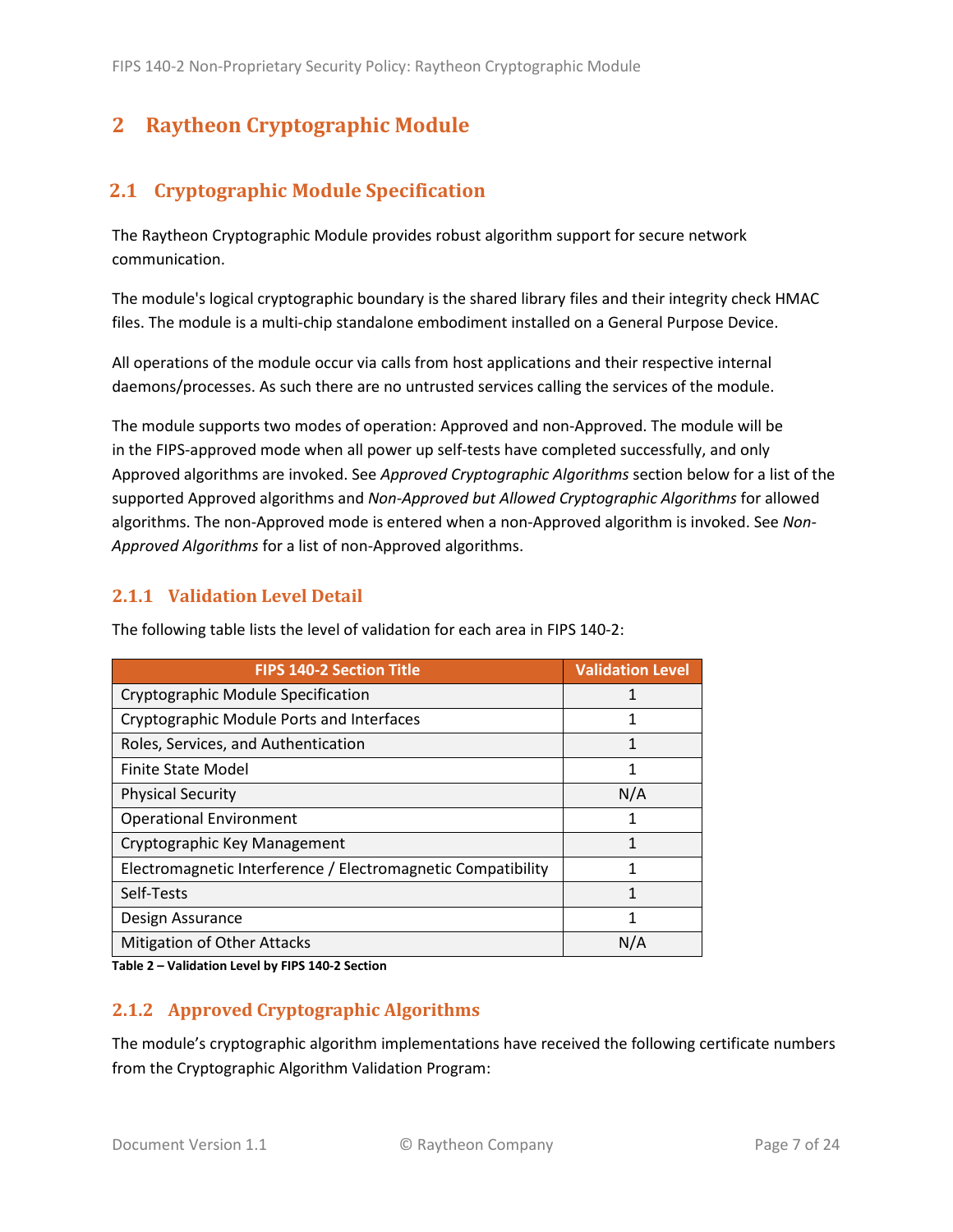| <b>Algorithm</b>                                                                   | <b>CAVP Certificate</b> |
|------------------------------------------------------------------------------------|-------------------------|
| <b>AES</b>                                                                         | 4750                    |
| ECB ( $e/d$ ; 128, 192, 256)                                                       |                         |
| CBC (e/d; 128, 192, 256)                                                           |                         |
| CFB1 (e/d; 128, 192, 256)                                                          |                         |
| CFB8 (e/d; 128, 192, 256)                                                          |                         |
| CFB128 (e/d; 128, 192, 256)<br>OFB (e/d; 128, 192, 256)                            |                         |
| <b>CTR</b> (ext only; 128, 192, 256)                                               |                         |
|                                                                                    |                         |
| <b>CCM</b> (KS: 128, 192, 256)                                                     |                         |
| CMAC (Generation/Verification) (KS: 128, 192, 256)                                 |                         |
| <b>GCM</b> (KS: AES_128(e/d), AES_192(e/d), AES_256(e/d))                          |                         |
| HMAC-SHA-1, HMAC-SHA-224, HMAC-SHA-256, HMAC- SHA-384, HMAC-SHA-512                | 3164                    |
| <b>DSA</b>                                                                         | 1273                    |
| FIPS 186-4                                                                         |                         |
| PQG Gen: 2048 & 3072 (using SHA-2)                                                 |                         |
| PQG Ver: 1024, 2048 & 3072 (using SHA-1 and SHA-2)                                 |                         |
| Key Pair: 2048-bit & 3072-bit                                                      |                         |
| Sig Gen: 2048-bit & 3072-bit (using SHA-2)                                         |                         |
| Sig Ver: 1024-bit, 2048-bit & 3072-bit (using SHA-1 & SHA-2)                       |                         |
| <b>ECDSA</b>                                                                       | 1185                    |
| FIPS 186-4                                                                         |                         |
| Key Pair Generation: Curves (P-224, P-256, P-384, P-521, K-233, K-283, K-409, K-   |                         |
| 571, B-233, B-283, B-409 & B-571)                                                  |                         |
| PKV: Curves All P, K & B                                                           |                         |
| Sig Gen: (P-224, P-256, P-384, P-521, K-233, K-283, K-409, K-571, B-233, B-283, B- |                         |
| 409 & B-571) (SHA-2)                                                               |                         |
| Sig Ver: Curves (P-192, P224, P-256, P-384, P-521, K-163, K-233, K-283, K-409, K-  |                         |
| 571, B-163, B-233, B-283, B-409 & B-571) (using SHA-1 and SHA-2)                   |                         |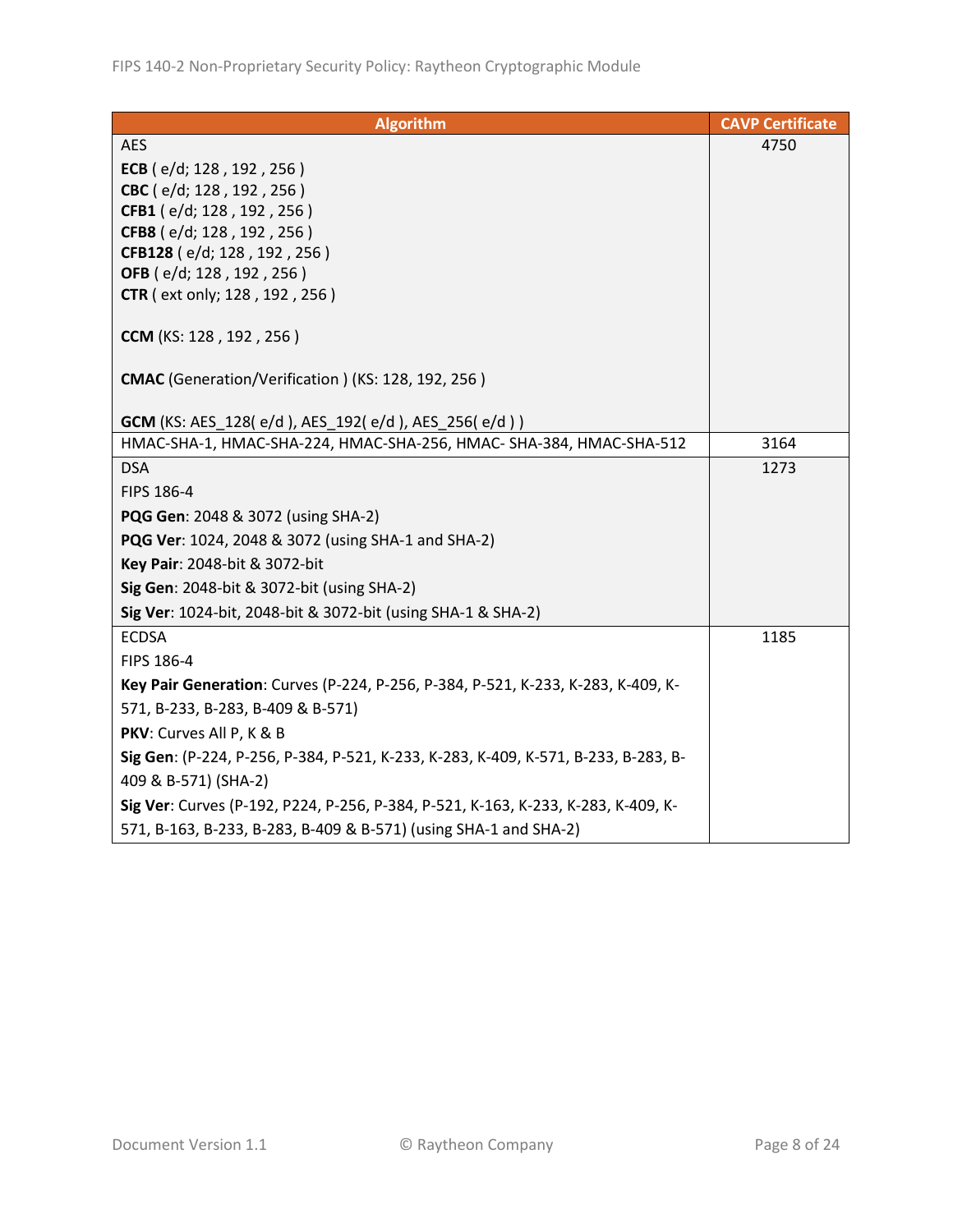| <b>Algorithm</b>                                                          | <b>CAVP Certificate</b> |
|---------------------------------------------------------------------------|-------------------------|
| RSA (X9.31, PKCS #1.5, PSS)                                               | 2594                    |
| FIPS 186-2                                                                |                         |
| <b>ANSIX9.31</b>                                                          |                         |
| Sig Gen: 4096 bit (using SHA-2)                                           |                         |
| Sig Ver: 1024-bit, 1536-bit, 2048-bit, 3072-bit & 4096-bit (any SHA size) |                         |
|                                                                           |                         |
| <b>PKCS1 V15</b>                                                          |                         |
| Sig Gen: 4096 bit (using SHA-2)                                           |                         |
| Sig Ver: 1024-bit, 1536-bit, 2048-bit, 3072-bit & 4096-bit (any SHA size) |                         |
|                                                                           |                         |
| <b>PSS</b>                                                                |                         |
| Sig Gen: 4096 bit (using SHA-2)                                           |                         |
| Sig Ver: 1024-bit, 1536-bit, 2048-bit, 3072-bit & 4096-bit (any SHA size) |                         |
|                                                                           |                         |
| FIPS 186-4                                                                |                         |
| <b>ANSIX9.31</b>                                                          |                         |
| Sig Gen: 2048-bit & 3072-bit (using SHA-2)                                |                         |
| Sig Ver: 1024-bit, 2048-bit, & 3072-bit (any SHA size)                    |                         |
|                                                                           |                         |
| <b>PKCS1 V15</b>                                                          |                         |
| Sig Gen: 2048-bit & 3072-bit (using SHA-2)                                |                         |
| Sig Ver: 1024-bit, 2048-bit, & 3072-bit (any SHA size)                    |                         |
|                                                                           |                         |
| <b>PSS</b>                                                                |                         |
| Sig Gen: 2048-bit & 3072-bit (using SHA-2)                                |                         |
| Sig Ver: 1024-bit, 2048-bit, & 3072-bit (any SHA size)                    |                         |
| SHA-1, SHA-224, SHA-256, SHA-384, SHA-512                                 | 3893                    |
| Triple-DES                                                                | 2524                    |
| TECB(KO 1 e/d, KO 2 d only)                                               |                         |
| TCBC(KO1e/d, KO2donly)                                                    |                         |
| TCFB1(KO 1 e/d, KO 2 d only)                                              |                         |
| TCFB8(KO 1 e/d, KO 2 d only)                                              |                         |
| TCFB64(KO 1 e/d, KO 2 d only)                                             |                         |
| TOFB(KO 1 e/d, KO 2 d only)                                               |                         |
| CMAC(KS: 3-Key; Generation/Verification; Block Size(s): Full / Partial)   |                         |
| SP 800-90 DRBG (Hash DRBG, HMAC DRBG, CTR DRBG)                           | 1631                    |
| <b>CKG</b>                                                                | Vendor Affirmed         |
|                                                                           |                         |

**Table 3 – FIPS-Approved Algorithm Certificates**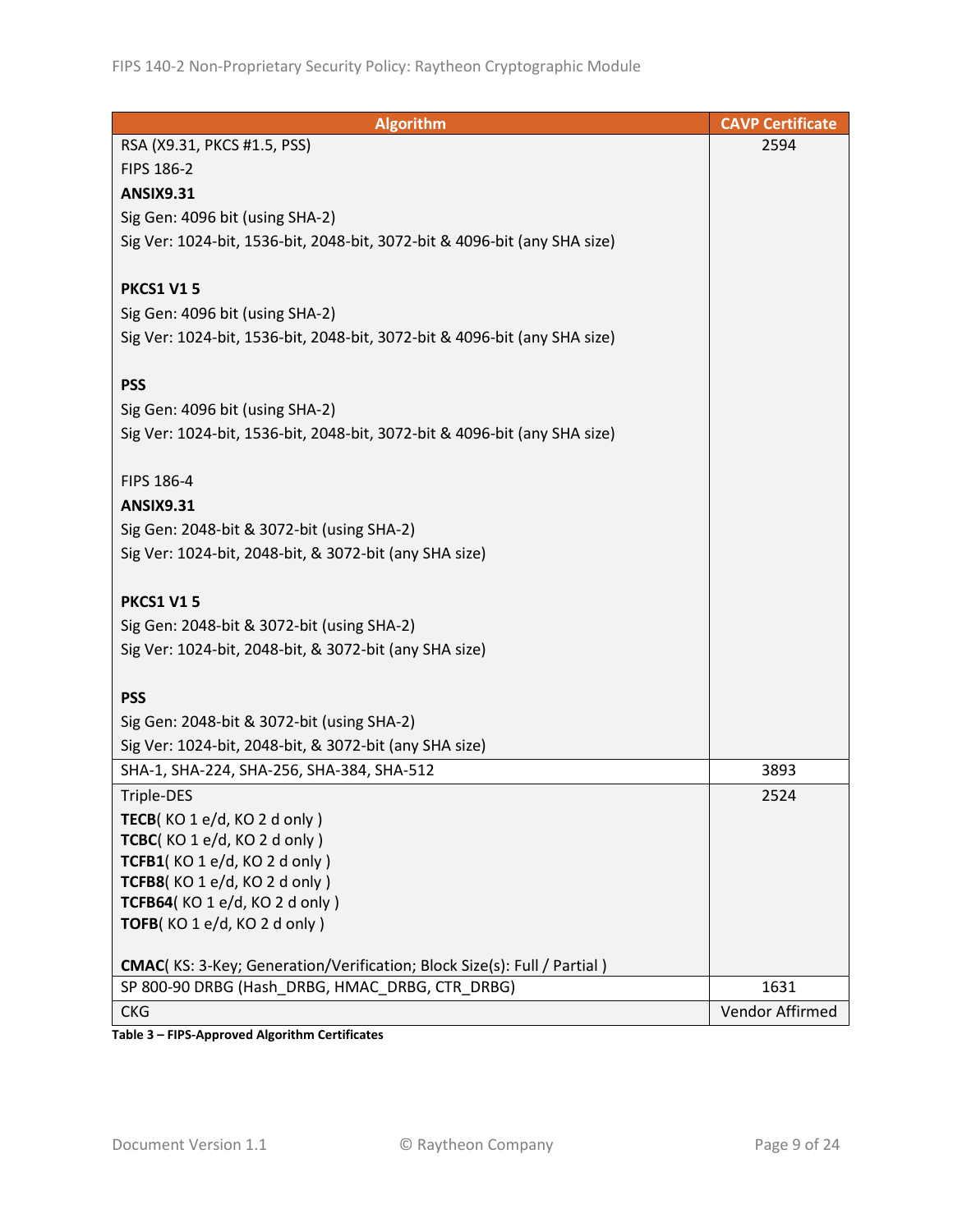#### <span id="page-9-0"></span>**2.1.3 Non-Approved Algorithms**

The module supports a non-approved mode of operation. The algorithms listed in this section are not to be used by the operator in the FIPS Approved mode of operation.

The following algorithms shall not be used:

- AES XTS (  $(KS: XTS_128$  (  $(e/d)$   $(f/p)$  )  $KS: XTS_256$  ( $(e/d)$   $(f/p)$  ).
- EC Diffie Hellman
- RSA (key wrapping; key establishment methodology provides up to 256 bits of encryption strength)

The following algorithms are disallowed as of January 1, 2016 per the NIST SP 800-131A algorithm transitions:

- Random Number Generator Based on ANSI X9.31 Appendix A.2.4
- Two-Key Triple DES Encryption
- Dual EC DRBG

The following algorithms are disallowed as of January 1, 2014 per the NIST SP 800-131A algorithm transitions:

| <b>FIPS 186-4 DSA</b> | PQG Gen 1024-bit (any SHA size), 2048-bit & 3072-bit using SHA-1<br>Key Gen 1024-bit (any SHA size), 2048-bit & 3072-bit using SHA-1<br>Sig Gen 1024-bit (any SHA size), 2048-bit & 3072-bit using SHA-1 |
|-----------------------|----------------------------------------------------------------------------------------------------------------------------------------------------------------------------------------------------------|
| <b>FIPS 186-2 DSA</b> | PQG Gen 1024-bit (any SHA size)<br>Key Gen 1024-bit<br>Sig Gen 1024-bit (any SHA size), 2048-bit & 3072-bit using SHA-1                                                                                  |
| <b>FIPS 186-2 RSA</b> | <b>ANSIX9.31</b><br>Key Gen 1024 & 1536                                                                                                                                                                  |
|                       | <b>ANSIX9.31</b><br>Sig Gen 1024 & 1536 (any SHA size); 2048, 3072 & 4096 using SHA-1                                                                                                                    |
|                       | PKCSI V15<br>Sig Gen 1024 & 1536 (any SHA size); 2048, 3072 & 4096 using SHA-1                                                                                                                           |
|                       | <b>PSS</b><br>Sig Gen 1024 & 1536 (any SHA size); 2048, 3072 & 4096 using SHA-1                                                                                                                          |
| <b>FIPS 186-4 RSA</b> | <b>ANSIX9.31</b><br>Sig Gen 1024 using SHA-1                                                                                                                                                             |

#### **PKCSI V1 5**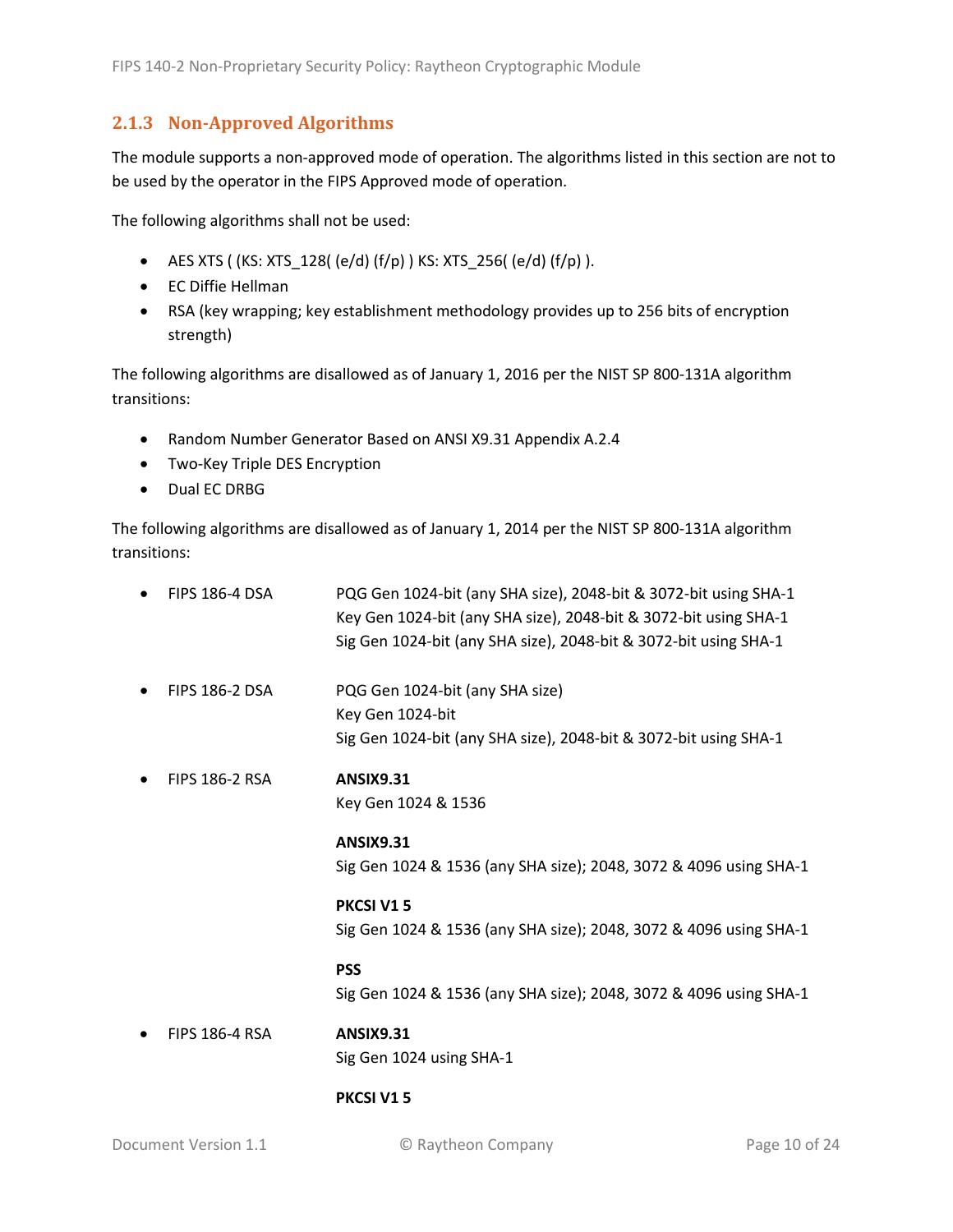Sig Gen 1024 using SHA-1 **PSS** Sig Gen 1024 using SHA-1 • FIPS 186-2 ECDSA **Key Pair Generation: Curves** P-192, K-163 & B-163 **Sig Gen Curves** All P, K & B • FIPS 186-4 ECDSA **Key Pair Generation: Curves** P-192, K-163 & B-163 **Sig Gen Curves** P-224, P-256, P-384, P-521, K-233, K-283, K-409, K-571, B-233, B-283, B-409 & B-571) (using SHA-1) P-192-, K-163 & B-163 (any SHA size)

• CVL (ECC CDH KAS)

The following algorithms are disallowed as of September 1, 2020 per the FIPS 186-2 transitions:

- FIPS 186-2 RSA (X9.31, PKCS #1.5, PSS)
	- o **ANSIX9.31**
		- Key Gen: 2048-bit, 3072-bit & 4096-bit
		- Sig Gen: 2048-bit, 3072-bit (any SHA size)
		- Sig Gen: 4096-bit using SHA-1

#### o **PKCS1 V1 5**

- Sig Gen: 2048-bit, 3072-bit (any SHA size)
- Sig Gen: 4096-bit using SHA-1
- o **PSS**
	- Sig Gen: 2048-bit, 3072-bit (any SHA size)
	- Sig Gen: 4096-bit using SHA-1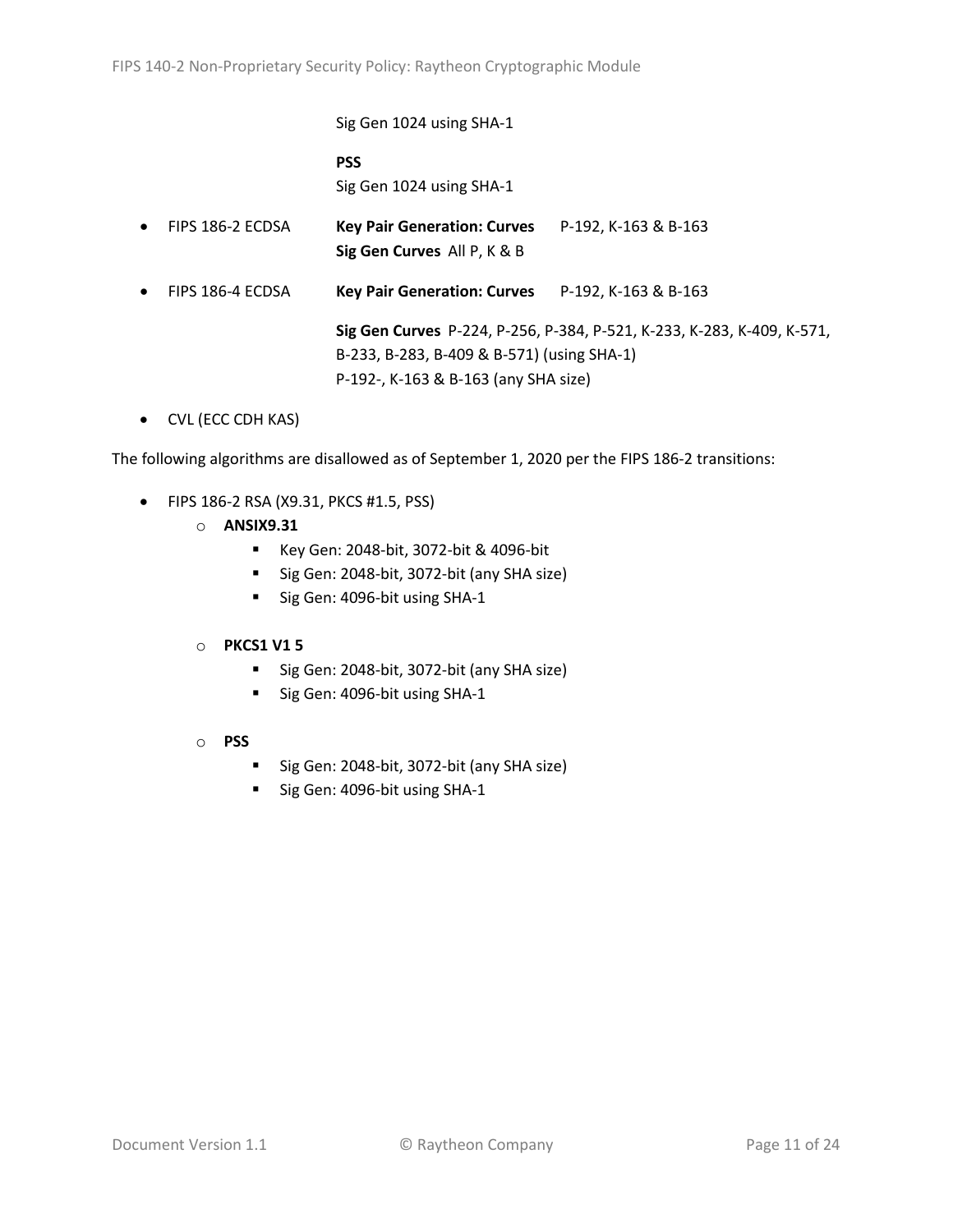# <span id="page-11-0"></span>**2.2 Module Interfaces**

The figure below shows the module's physical and logical block diagram:



<span id="page-11-1"></span>

The interfaces (ports) for the physical boundary include the computer keyboard port, mouse port, network port, USB ports, display and power plug. When operational, the module does not transmit any information across these physical ports because it is a software cryptographic module. Therefore, the module's interfaces are purely logical and are provided through the Application Programming Interface (API) that a calling daemon can operate. The logical interfaces expose services that applications directly call, and the API provides functions that may be called by a referencing application (see Sectio[n 2.3](#page-12-0) – Roles, Services, [and Authentication](#page-12-0) for the list of available functions). The module distinguishes between logical interfaces by logically separating the information according to the defined API.

The API provided by the module is mapped onto the FIPS 140-2 logical interfaces: data input, data output, control input, and status output. Each of the FIPS 140-2 logical interfaces relates to the module's callable interface, as follows: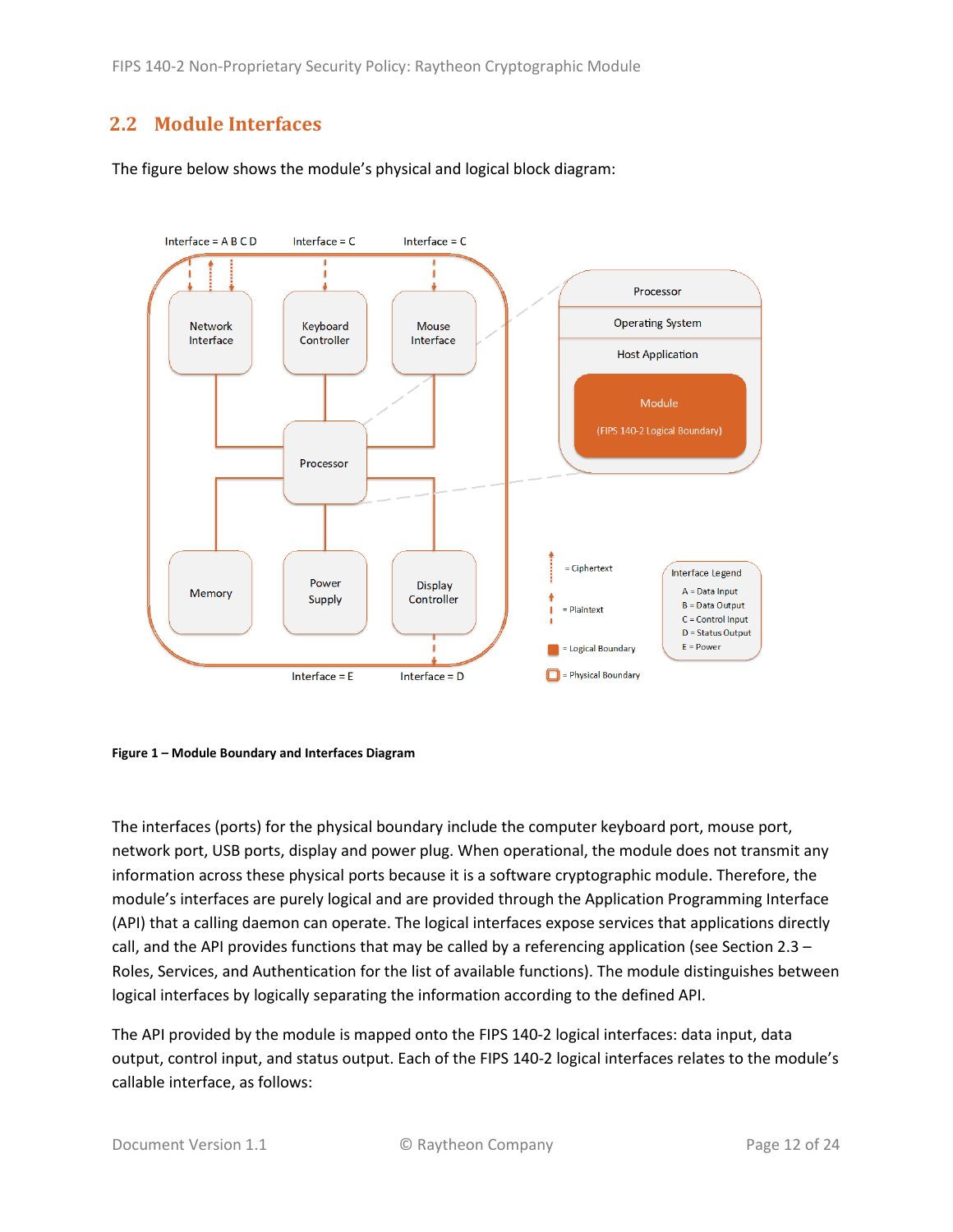| FIPS 140-2 Interface | <b>Logical Interface</b>          | <b>Module Physical Interface</b> |
|----------------------|-----------------------------------|----------------------------------|
| Data Input           | Input parameters of API function  | Network Interface                |
|                      | calls                             |                                  |
| Data Output          | Output parameters of API function | Network Interface                |
|                      | calls                             |                                  |
| Control Input        | API function calls                | Keyboard Interface, Mouse        |
|                      |                                   | Interface                        |
| <b>Status Output</b> | For FIPS mode, function calls     | Display Controller               |
|                      | returning status information and  |                                  |
|                      | return codes provided by API      |                                  |
|                      | function calls.                   |                                  |
| Power                | None                              | Power Supply                     |

**Table 4 – Logical Interface / Physical Interface Mapping**

As shown in Figure 1 – [Module Boundary and Interfaces Diagram](#page-11-1) and Table 5 – Module [Services, Roles,](#page-13-3) [and Descriptions,](#page-13-3) the output data path is provided by the data interfaces and is logically disconnected from processes performing key generation or zeroization. No key information will be output through the data output interface when the module zeroizes keys.

## <span id="page-12-0"></span>**2.3 Roles, Services, and Authentication**

The module supports a Crypto Officer and a User role. The module does not support a Maintenance role. The User and Crypto-Officer roles are implicitly assumed by the entity accessing services implemented by the Module.

#### <span id="page-12-1"></span>**2.3.1 Operator Services and Descriptions**

The module supports services that are available to users in the various roles. All of the services are described in detail in the module's user documentation. The following table shows the services available to the various roles and the access to cryptographic keys and CSPs resulting from services:

| <b>Service</b>           | <b>Roles</b>   | <b>CSP / Algorithm</b>                  | <b>Permission</b>  |
|--------------------------|----------------|-----------------------------------------|--------------------|
| Module initialization    | Crypto         | None                                    | CO:                |
|                          | <b>Officer</b> |                                         | execute            |
|                          |                |                                         |                    |
| Symmetric                | User           | AES Key, Triple-DES Key                 | User:              |
| encryption/decryption    |                |                                         | read/write/execute |
| Digital signature        | User           | RSA Private Key, DSA Private Key, ECDSA | User:              |
| generation               |                | Private Key                             | read/write/execute |
| <b>Digital Signature</b> | User           | RSA Public Key, DSA Public Key, ECDSA   | User:              |
| verification             |                | Public Key                              | read/write/execute |
| Symmetric key            | User           | AES Key, Triple-DES Key                 | User:              |
| generation               |                |                                         | read/write/execute |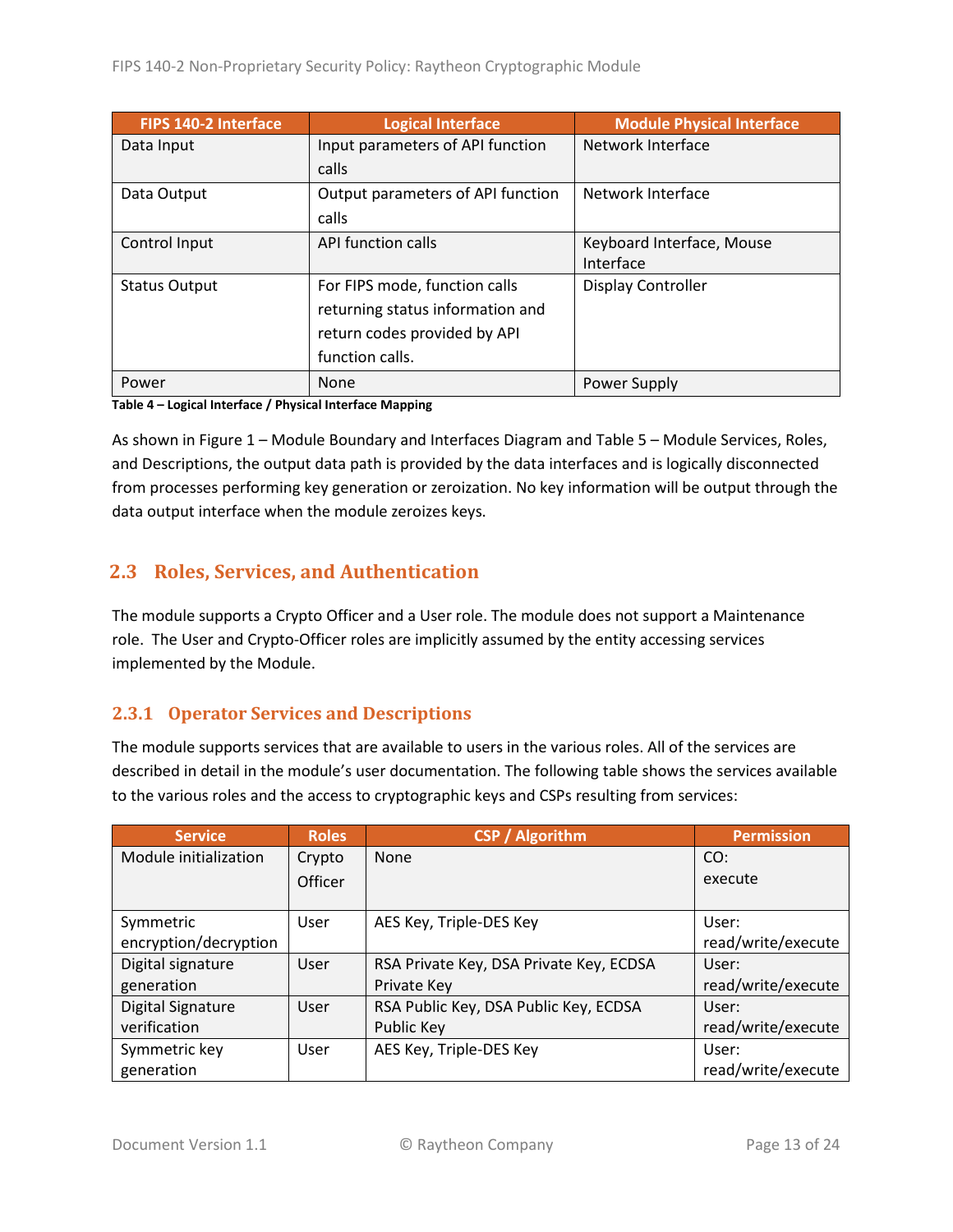| <b>Service</b>       | <b>Roles</b> | <b>CSP</b> / Algorithm                 | <b>Permission</b>  |
|----------------------|--------------|----------------------------------------|--------------------|
| Asymmetric key       | User         | DSA Private Key, ECDSA Private Key     | User:              |
| generation           |              |                                        | read/write/execute |
| Keyed Hash (HMAC)    | User         | HMAC Key                               | User:              |
|                      |              | HMAC SHA-1, HMAC SHA-224, HMAC SHA-    | read/write/execute |
|                      |              | 256, HMAC SHA-384, HMAC SHA-512        |                    |
| Message digest (SHS) | User         | SHA-1, SHA-224, SHA-256, SHA-384, SHA- | User:              |
|                      |              | 512                                    | read/write/execute |
| Random number        | User         | DRBG Internal State, DRBG Entropy      | User:              |
| generation           |              |                                        | read/write/execute |
| Show status          | Crypto       | None                                   | User and CO:       |
|                      | Officer      |                                        | execute            |
|                      | User         |                                        |                    |
| Self test            | User         | None                                   | User:              |
|                      |              |                                        | read/execute       |
| Zeroize              | Crypto       | All CSPs                               | CO:                |
|                      | Officer      |                                        | read/write/execute |
|                      | User         |                                        |                    |

<span id="page-13-3"></span>**Table 5 – Module Services, Roles, and Descriptions**

The operator is required to review the sections *Approved Cryptographic Algorithms*, *Non-Approved but Allowed Cryptographic Algorithms*, *Non-Approved Cryptographic Algorithms*, and *Guidance and Secure Operation* to ensure only approved algorithms are used

#### <span id="page-13-0"></span>**2.3.2 Operator Authentication**

As required by FIPS 140-2, there are two roles (a Crypto Officer role and User role) in the module that operators may assume. As allowed by Level 1, the module does not support authentication to access services. As such, there are no applicable authentication policies. Access control policies are implicitly defined by the services available to the roles as specified in Table 5 – Module [Services, Roles,](#page-13-3) and [Descriptions.](#page-13-3)

## <span id="page-13-1"></span>**2.4 Physical Security**

This section of requirements does not apply to this module. The module is a software-only module and does not implement any physical security mechanisms.

## <span id="page-13-2"></span>**2.5 Operational Environment**

The module operates on a general purpose computer (GPC) running a general purpose operating system (GPOS). For FIPS purposes, the module is running on this operating system in single user mode and does not require any additional configuration to meet the FIPS requirements.

The module was tested on the following platform: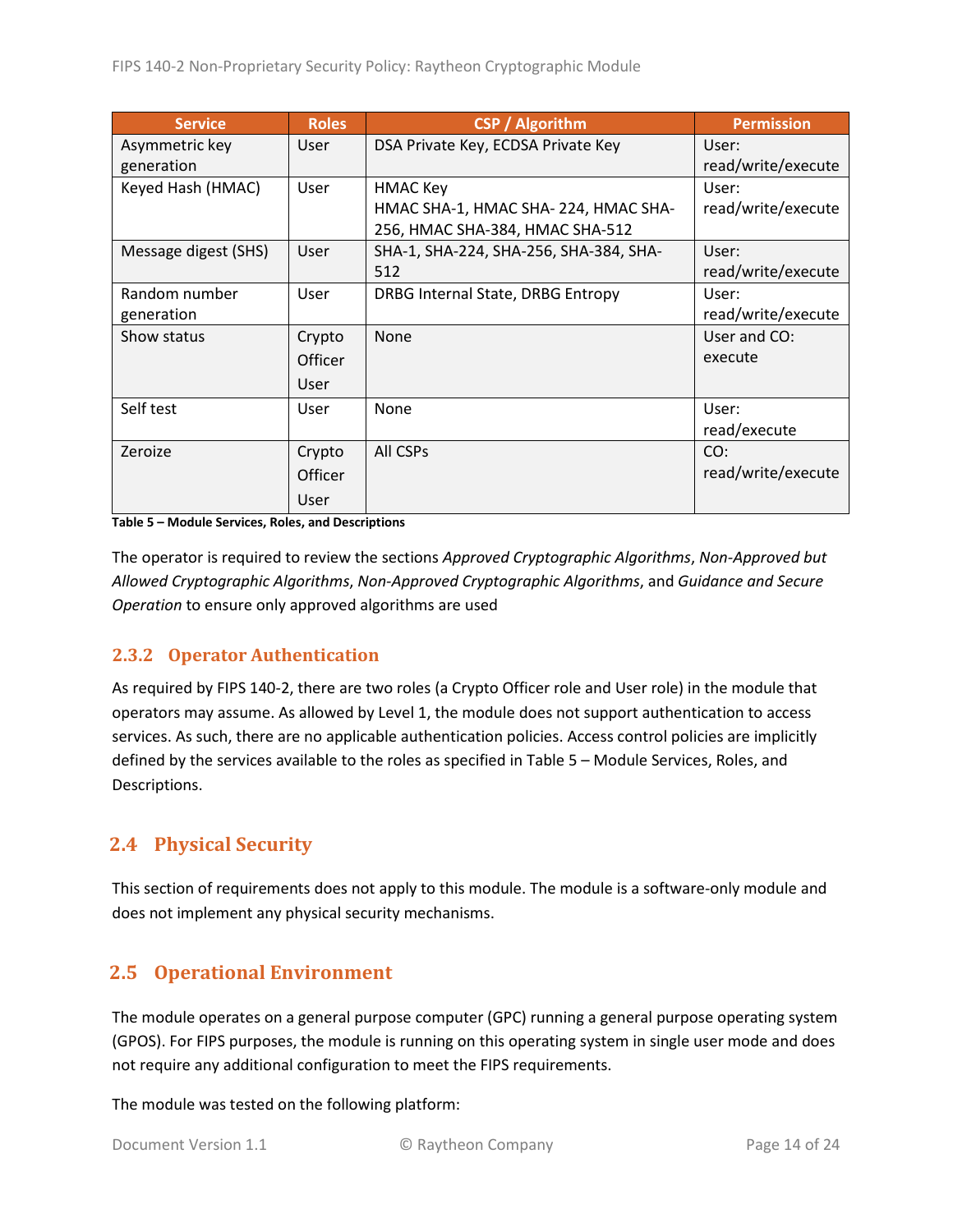• CentOS 7.3 running on a Dell Optiplex 755 with an Intel Celeron processor

The cryptographic module is also supported on the following operating environments for which operational testing and algorithm testing was not performed:

• Ubuntu Linux running on a Dell Optiplex 755 with an Intel Celeron processor

Compliance is maintained for other versions of the respective operating system family where the binary is unchanged. No claim can be made as to the correct operation of the module or the security strengths of the generated keys when ported to an operational environment which is not listed on the validation certificate.

The GPC(s) used during testing met Federal Communications Commission (FCC) FCC Electromagnetic Interference (EMI) and Electromagnetic Compatibility (EMC) requirements for business use as defined by 47 Code of Federal Regulations, Part15, Subpart B. FIPS 140-2 validation compliance is maintained when the module is operated on other versions of the GPOS running in single user mode, assuming that the requirements outlined in NIST IG G.5 are met.

## <span id="page-14-0"></span>**2.6 Cryptographic Key Management**

| <b>Keys and CSPs</b> | <b>Storage</b><br><b>Locations</b> | <b>Storage</b><br><b>Method</b> | <b>Input</b><br><b>Method</b> | <b>Output</b><br><b>Method</b> | <b>Zeroization</b> | <b>Access</b> |
|----------------------|------------------------------------|---------------------------------|-------------------------------|--------------------------------|--------------------|---------------|
| AES Key (128,        | <b>RAM</b>                         | Plaintext                       | API call                      | None                           | power cycle        | CO: RWD       |
| 192, 256 bits)       |                                    |                                 | parameter                     |                                | cleanse()          |               |
|                      |                                    |                                 |                               |                                |                    | U: RWD        |
| Encrypt/Decrypt      |                                    |                                 |                               |                                |                    |               |
| operations           |                                    |                                 |                               |                                |                    |               |
| Used to generate     |                                    |                                 |                               |                                |                    |               |
| and verify MACs      |                                    |                                 |                               |                                |                    |               |
| with AES as part     |                                    |                                 |                               |                                |                    |               |
| of the CMAC          |                                    |                                 |                               |                                |                    |               |
| algorithm.           |                                    |                                 |                               |                                |                    |               |

The table below provides a complete list of Critical Security Parameters used within the module: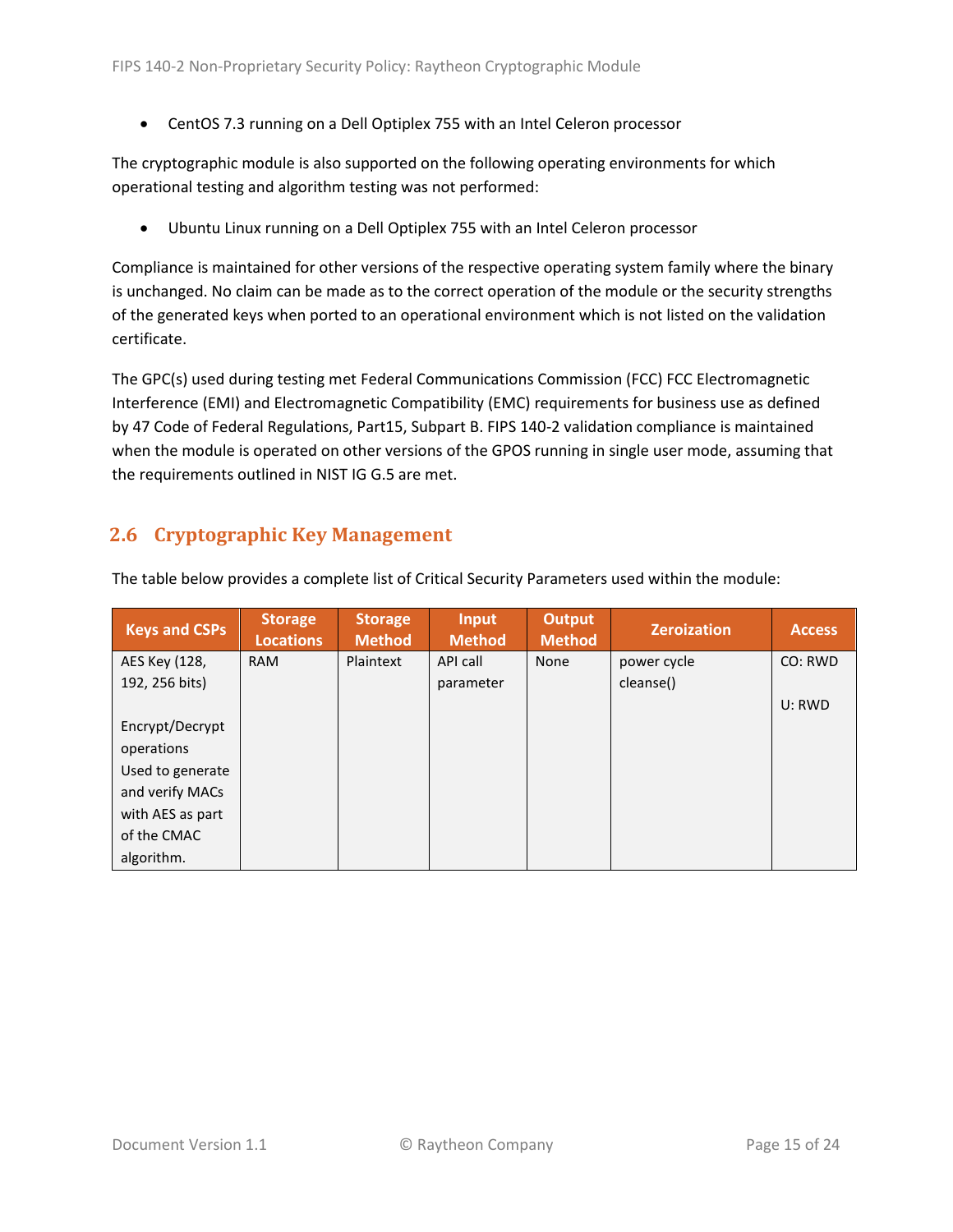| <b>Keys and CSPs</b>  | <b>Storage</b><br><b>Locations</b> | <b>Storage</b><br><b>Method</b> | <b>Input</b><br><b>Method</b> | <b>Output</b><br><b>Method</b> | <b>Zeroization</b> | <b>Access</b> |
|-----------------------|------------------------------------|---------------------------------|-------------------------------|--------------------------------|--------------------|---------------|
| Triple-DES Key        | <b>RAM</b>                         | Plaintext                       | API call                      | None                           | power cycle        | CO: RWD       |
| (168 bits)            |                                    |                                 | parameter                     |                                | cleanse()          |               |
|                       |                                    |                                 |                               |                                |                    | U: RWD        |
| Used for              |                                    |                                 |                               |                                |                    |               |
| Encrypt/Decrypt       |                                    |                                 |                               |                                |                    |               |
| operations.           |                                    |                                 |                               |                                |                    |               |
| Used for              |                                    |                                 |                               |                                |                    |               |
| generating and        |                                    |                                 |                               |                                |                    |               |
| verifying MACs        |                                    |                                 |                               |                                |                    |               |
| with Triple-DES       |                                    |                                 |                               |                                |                    |               |
| as part of the        |                                    |                                 |                               |                                |                    |               |
| CMAC algorithm.       |                                    |                                 |                               |                                |                    |               |
| RSA Public Key        | <b>RAM</b>                         | Plaintext                       | API call                      | API call                       | power cycle        | CO: RWD       |
| (1024, 1536,          |                                    |                                 | parameter                     | parameter                      | cleanse()          |               |
| 2048, 3072, 4096      |                                    |                                 |                               |                                |                    | U: RWD        |
| bits)                 |                                    |                                 |                               |                                |                    |               |
|                       |                                    |                                 |                               |                                |                    |               |
| <b>RSA</b>            |                                    |                                 |                               |                                |                    |               |
| public/private        |                                    |                                 |                               |                                |                    |               |
| keys used to sign     |                                    |                                 |                               |                                |                    |               |
| and verify data.      |                                    |                                 |                               |                                |                    |               |
| RSA Private Key       | <b>RAM</b>                         | Plaintext                       | API call                      | API call                       | power cycle        | CO: RWD       |
| (2048, 3072,          |                                    |                                 | parameter                     | parameter                      | cleanse()          |               |
| 4096 bits)            |                                    |                                 |                               |                                |                    | U: RWD        |
|                       |                                    |                                 |                               |                                |                    |               |
| <b>RSA</b>            |                                    |                                 |                               |                                |                    |               |
| public/private        |                                    |                                 |                               |                                |                    |               |
| keys used to sign     |                                    |                                 |                               |                                |                    |               |
| and verify data.      |                                    |                                 |                               |                                |                    |               |
| <b>DSA Public Key</b> | <b>RAM</b>                         | Plaintext                       | API call                      | API call                       | power cycle        | CO: RWD       |
| (1024, 2048, and      |                                    |                                 | parameter                     | parameter                      | cleanse()          |               |
| 3072 bits)            |                                    |                                 |                               |                                |                    | U: RWD        |
|                       |                                    |                                 |                               |                                |                    |               |
| <b>DSA</b>            |                                    |                                 |                               |                                |                    |               |
| public/private        |                                    |                                 |                               |                                |                    |               |
| keys used to sign     |                                    |                                 |                               |                                |                    |               |
| and verify data.      |                                    |                                 |                               |                                |                    |               |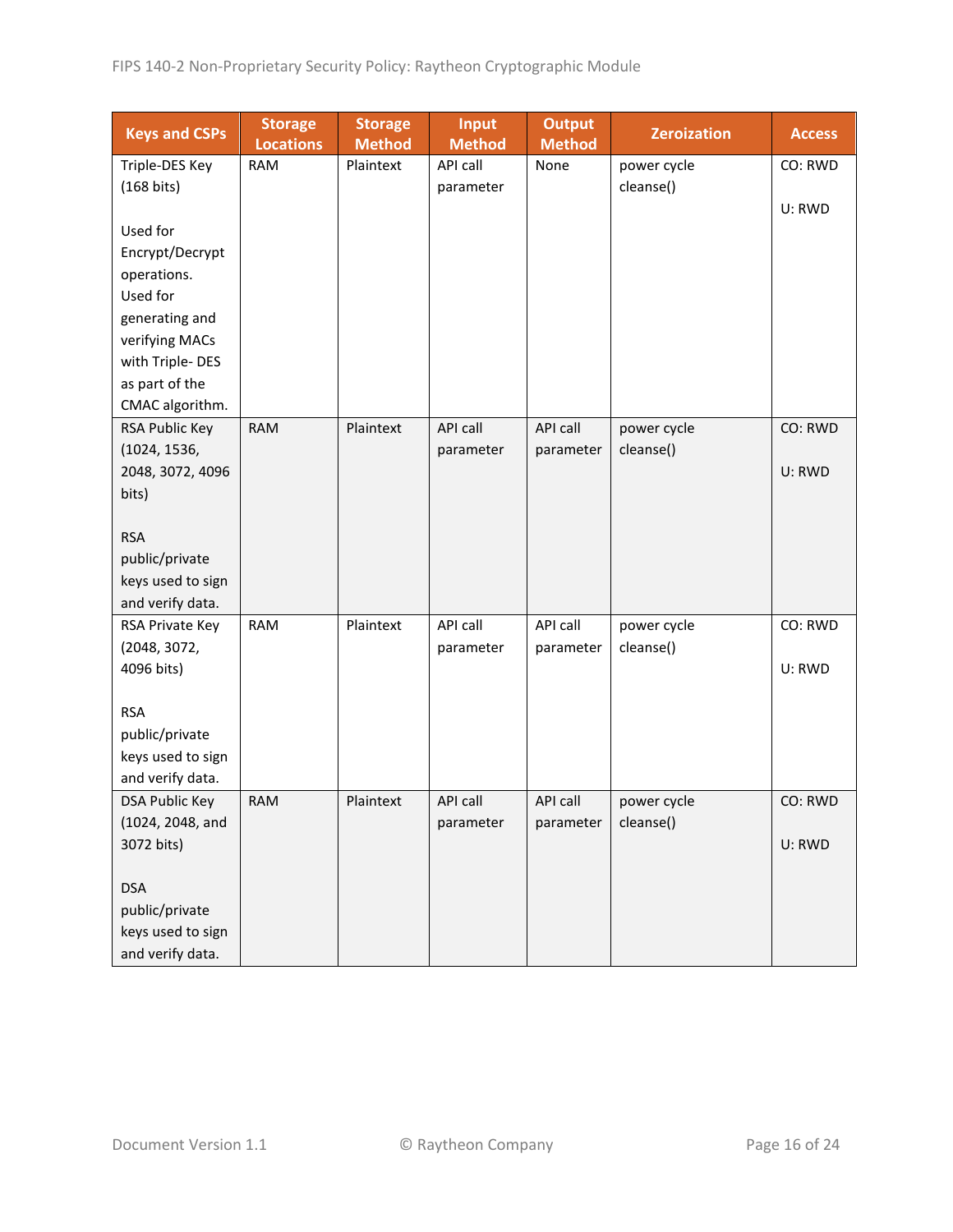| <b>Keys and CSPs</b>                     | <b>Storage</b><br><b>Locations</b> | <b>Storage</b><br><b>Method</b> | <b>Input</b><br><b>Method</b> | <b>Output</b><br><b>Method</b> | <b>Zeroization</b>       | <b>Access</b> |
|------------------------------------------|------------------------------------|---------------------------------|-------------------------------|--------------------------------|--------------------------|---------------|
| DSA Private Key                          | <b>RAM</b>                         | Plaintext                       | API call                      | API call                       | power cycle              | CO: RWD       |
| (2048, and 3072                          |                                    |                                 | parameter                     | parameter                      | cleanse()                |               |
| bits)                                    |                                    |                                 |                               |                                |                          | U: RWD        |
|                                          |                                    |                                 |                               |                                |                          |               |
| <b>DSA</b>                               |                                    |                                 |                               |                                |                          |               |
| public/private<br>keys used to sign      |                                    |                                 |                               |                                |                          |               |
| and verify data.                         |                                    |                                 |                               |                                |                          |               |
| HMAC Key (≥ 112                          | <b>RAM</b>                         | Plaintext                       | API call                      | API call                       | power cycle              | CO: RWD       |
| bits)                                    |                                    |                                 | parameter                     | parameter                      | cleanse()                |               |
|                                          |                                    |                                 |                               |                                |                          | U: RWD        |
| HMAC keys used                           |                                    |                                 |                               |                                |                          |               |
| to generate and                          |                                    |                                 |                               |                                |                          |               |
| verify MACs on                           |                                    |                                 |                               |                                |                          |               |
| data.                                    |                                    |                                 |                               |                                |                          |               |
| <b>Integrity Key</b>                     | Module                             | Plaintext                       | None                          | None                           | None                     | CO: RWD       |
|                                          | Binary                             |                                 |                               |                                |                          |               |
|                                          |                                    |                                 |                               |                                |                          | U: RWD        |
| <b>ECDSA Private</b><br>Key (PKG: Curves | <b>RAM</b>                         | Plaintext                       | API call<br>parameter         | API call<br>parameter          | power cycle<br>cleanse() | CO: RWD       |
| (P-224, P-256, P-                        |                                    |                                 |                               |                                |                          | U: RWD        |
| 384, P-521, K-                           |                                    |                                 |                               |                                |                          |               |
| 233, K-283, K-                           |                                    |                                 |                               |                                |                          |               |
| 409, K-571, B-                           |                                    |                                 |                               |                                |                          |               |
| 233, B-283, B-                           |                                    |                                 |                               |                                |                          |               |
| 409 & B-571)                             |                                    |                                 |                               |                                |                          |               |
| PKV: Curves All                          |                                    |                                 |                               |                                |                          |               |
| <b>P, K &amp; B</b>                      |                                    |                                 |                               |                                |                          |               |
| $\mathcal{I}$                            |                                    |                                 |                               |                                |                          |               |
| <b>ECDSA</b> keys                        |                                    |                                 |                               |                                |                          |               |
| public/private                           |                                    |                                 |                               |                                |                          |               |
| keys used to sign                        |                                    |                                 |                               |                                |                          |               |
| and verify data.                         |                                    |                                 |                               |                                |                          |               |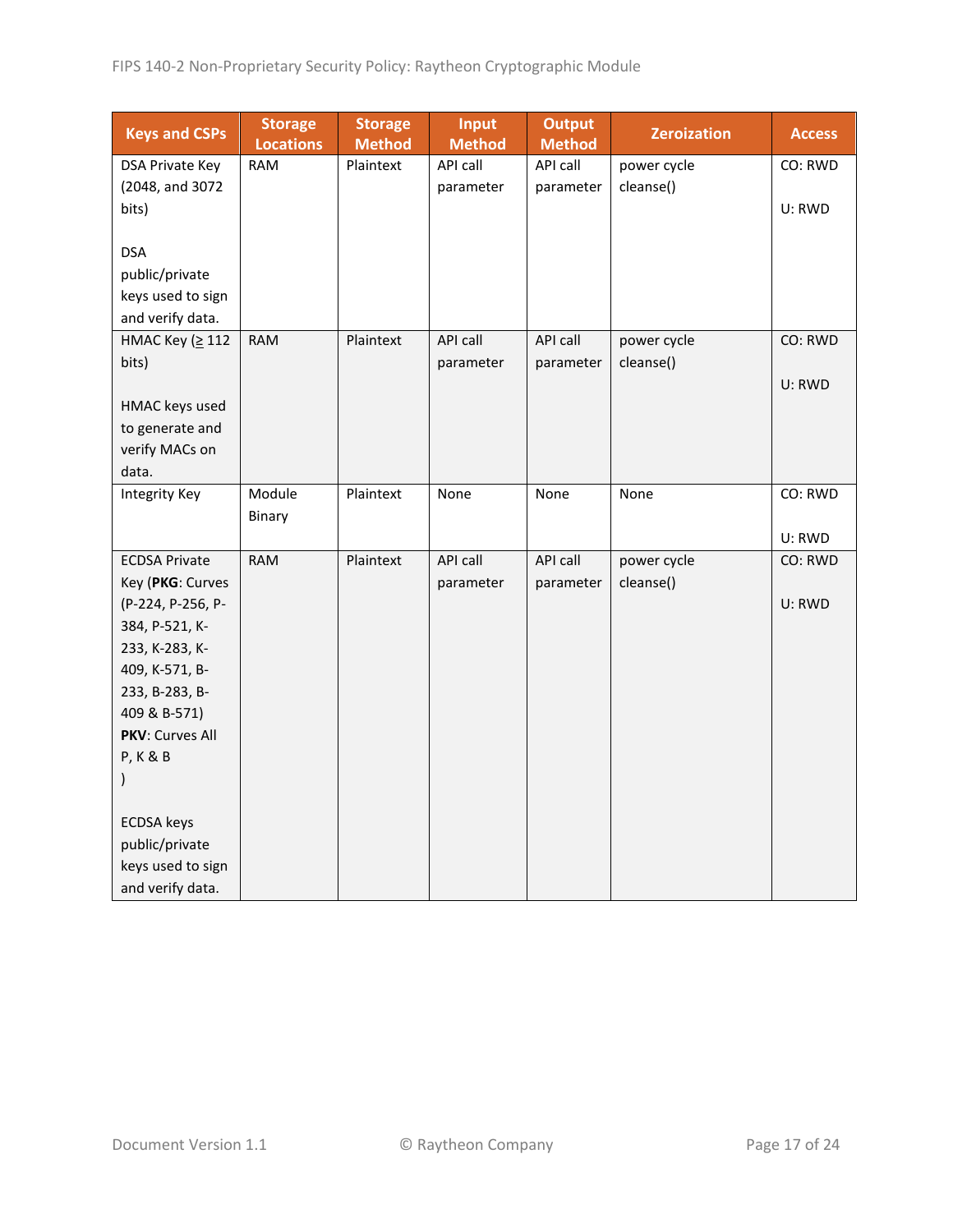| <b>Keys and CSPs</b>    | <b>Storage</b><br><b>Locations</b> | <b>Storage</b><br><b>Method</b> | <b>Input</b><br><b>Method</b> | <b>Output</b><br><b>Method</b> | <b>Zeroization</b> | <b>Access</b> |
|-------------------------|------------------------------------|---------------------------------|-------------------------------|--------------------------------|--------------------|---------------|
| <b>ECDSA Public Key</b> | <b>RAM</b>                         | Plaintext                       | API call                      | API call                       | power cycle        | CO: RWD       |
| (PKG: Curves (P-        |                                    |                                 | parameter                     | parameter                      | cleanse()          |               |
| 224, P-256, P-          |                                    |                                 |                               |                                |                    | U: RWD        |
| 384, P-521, K-          |                                    |                                 |                               |                                |                    |               |
| 233, K-283, K-          |                                    |                                 |                               |                                |                    |               |
| 409, K-571, B-          |                                    |                                 |                               |                                |                    |               |
| 233, B-283, B-          |                                    |                                 |                               |                                |                    |               |
| 409 & B-571)            |                                    |                                 |                               |                                |                    |               |
| <b>PKV: Curves All</b>  |                                    |                                 |                               |                                |                    |               |
| <b>P, K &amp; B</b>     |                                    |                                 |                               |                                |                    |               |
| $\mathcal{C}$           |                                    |                                 |                               |                                |                    |               |
|                         |                                    |                                 |                               |                                |                    |               |
| <b>ECDSA</b> keys       |                                    |                                 |                               |                                |                    |               |
| public/private          |                                    |                                 |                               |                                |                    |               |
| keys used to sign       |                                    |                                 |                               |                                |                    |               |
| and verify data.        |                                    |                                 |                               |                                |                    |               |
| <b>DRBG Internal</b>    | <b>RAM</b>                         | Plaintext                       | None                          | None                           | power cycle        | CO: RWD       |
| state (V,C, Key         |                                    |                                 |                               |                                | cleanse()          |               |
| value)                  |                                    |                                 |                               |                                |                    | U: RWD        |
| V and key are           |                                    |                                 |                               |                                |                    |               |
| used as part of         |                                    |                                 |                               |                                |                    |               |
| <b>HMAC and CTR</b>     |                                    |                                 |                               |                                |                    |               |
| DRBG process. V         |                                    |                                 |                               |                                |                    |               |
| and C are used as       |                                    |                                 |                               |                                |                    |               |
| part of HASH            |                                    |                                 |                               |                                |                    |               |
| DRBG process.           |                                    |                                 |                               |                                |                    |               |
| <b>DRBG Entropy</b>     | <b>RAM</b>                         | Plaintext                       | API call                      | None                           | power cycle        | CO: RWD       |
|                         |                                    |                                 | parameter                     |                                | cleanse()          |               |
| Entropy input           |                                    |                                 |                               |                                |                    | U: RWD        |
| strings used as         |                                    |                                 |                               |                                |                    |               |
| part of the DRBG        |                                    |                                 |                               |                                |                    |               |
| process.                |                                    |                                 |                               |                                |                    |               |

 $R = Read$  W = Write D = Delete

#### **Table 6 – Module Keys/CSPs**

*Please note that keys can be generated by the module for the services that require those keys, but the keys will always be input via an API call.*

The application that uses the module is responsible for appropriate destruction and zeroization of the key material. The module provides functions for key allocation and destruction which overwrite the memory that is occupied by the key information with zeros before it is deallocated.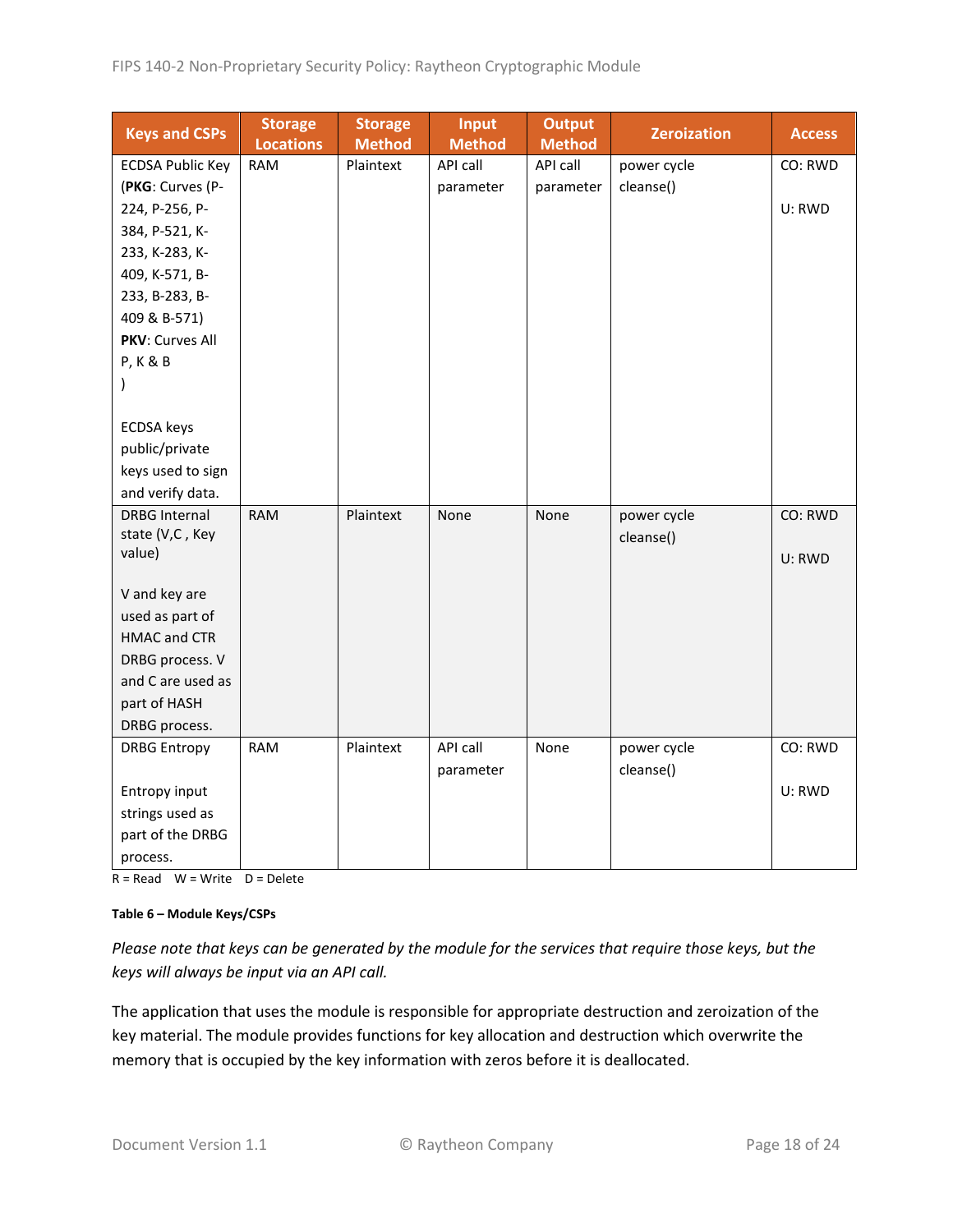#### <span id="page-18-0"></span>**2.6.1 Random Number Generation**

The module uses SP800-90A DRBGs for creation of asymmetric and symmetric keys.

The module accepts input from entropy sources external to the cryptographic boundary for use as seed material for the module's Approved DRBGs. The calling application of the module shall use entropy sources that meet the security strength required for the random bit generation mechanism as shown in NIST Special Publication 800-90A Table 2 (Hash\_DRBG, HMAC\_DRBG) and Table 3 (CTR\_DRBG). At a minimum, the entropy source shall provide at least 128-bits of entropy to the DRBG.

The module performs continual tests on the random numbers it uses to ensure that the seed input to the Approved DRBGs do not have the same value. The module also performs continual tests on the output of the Approved DRBGs to ensure that consecutive random numbers do not repeat.

In accordance with FIPS 140-2 IG D.12, the cryptographic module performs Cryptographic Key Generation (CKG) for asymmetric keys as per NIST SP 800-133rev2 (vendor affirmed). The resulting symmetric key or asymmetric seed is an unmodified output from a DRBG.

The AES GCM IV generation is in compliance with the RFC5288 and RFC5289 and shall only be used for the TLS protocol version 1.2 to be compliant with [FIPS140-2 IG] IG A.5, provision 1 ("TLS protocol IV generation"); thus, the module is compliant with [SP800-52].

# <span id="page-18-1"></span>**2.6.2 Key/Critical Security Parameter (CSP) Authorized Access and Use by Role and Service/Function**

An authorized application as user (the User role) has access to all key data generated during the operation of the module.

#### <span id="page-18-2"></span>**2.6.3 Key/CSP Storage**

Public and private keys are provided to the module by the calling process and are destroyed when released by the appropriate API function calls or during power cycle. The module does not perform persistent storage of keys.

#### <span id="page-18-3"></span>**2.6.4 Key/CSP Zeroization**

The application is responsible for calling the appropriate destruction functions from the API. The destruction functions then overwrite the memory occupied by keys with zeros and deallocates the memory. This occurs during process termination / power cycle. Keys are immediately zeroized upon deallocation, which sufficiently protects the CSPs from compromise.

#### <span id="page-18-4"></span>**2.7 Self-Tests**

FIPS 140-2 requires that the module perform self tests to ensure the integrity of the module and the correctness of the cryptographic functionality at start up. In addition some functions require continuous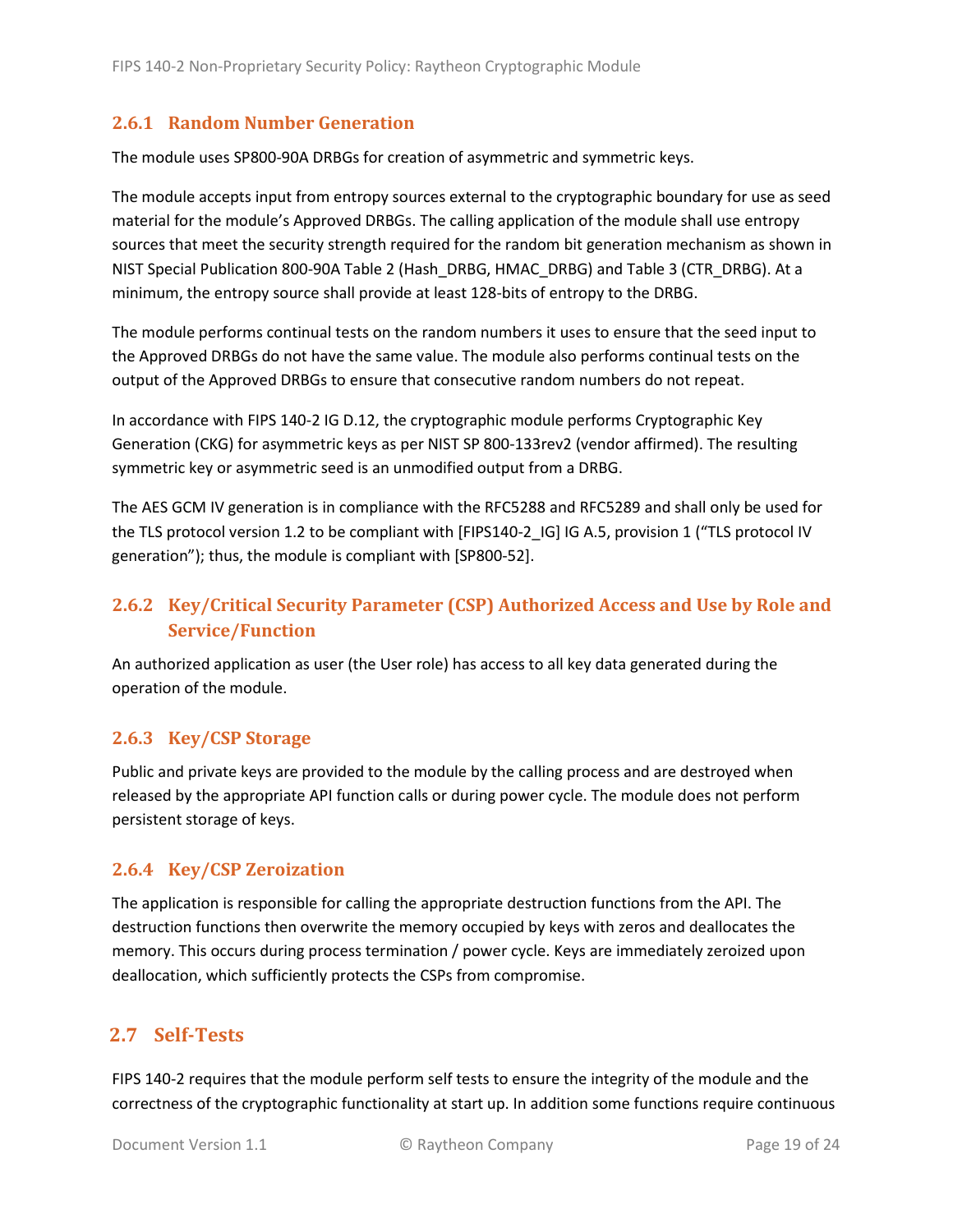verification of function, such as the random number generator. All of these tests are listed and described in this section. In the event of a self-test error, the module will log the error and will halt. The module must be initialized into memory to resume function.

The following sections discuss the module's self-tests in more detail.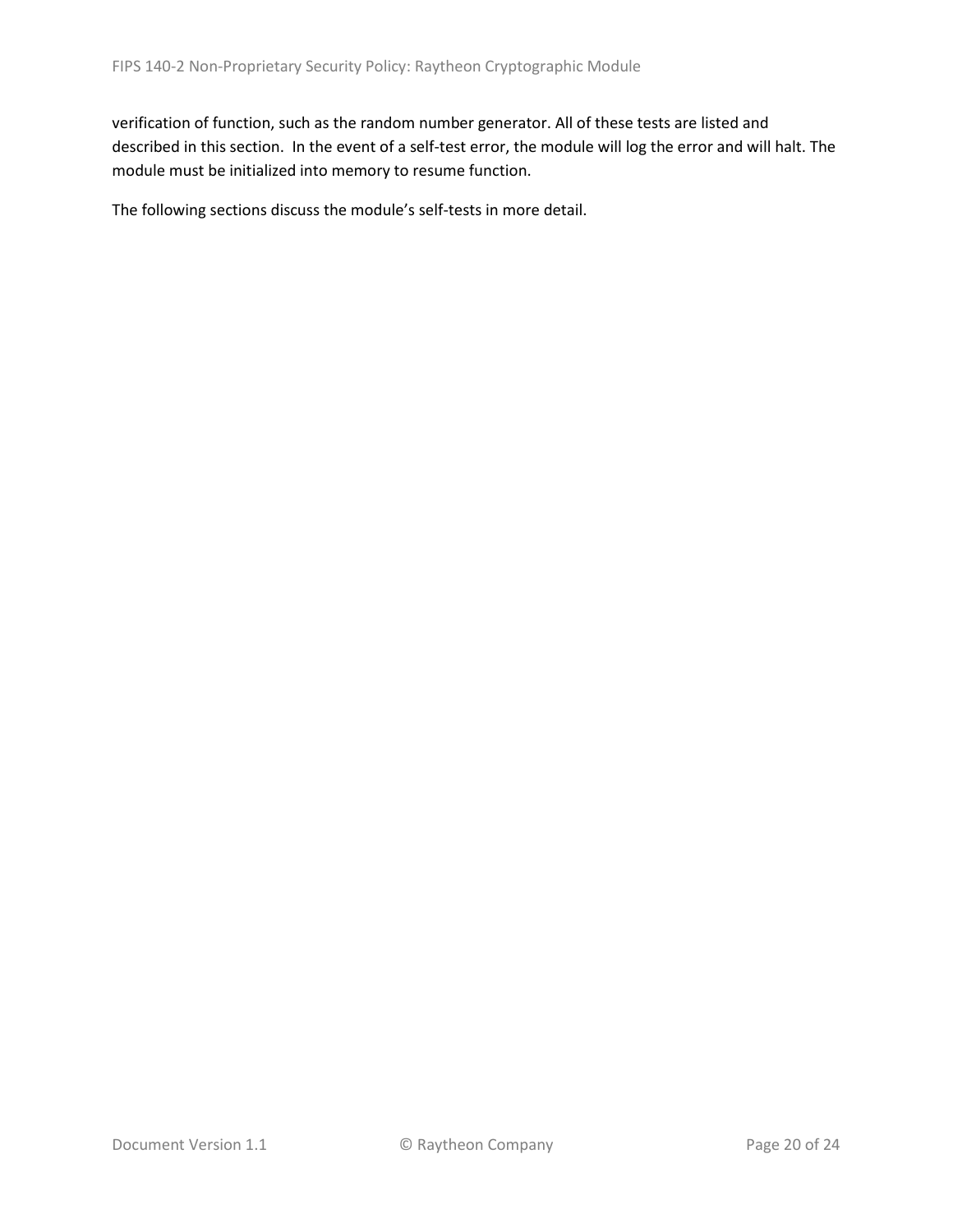### <span id="page-20-0"></span>**2.7.1 Power-On Self-Tests**

Power-on self-tests are executed automatically when the module is loaded into memory. The module verifies the integrity of the runtime executable using a HMAC-SHA1 digest computed at build time. If the fingerprints match, the power-up self-tests are then performed. If the power-up self-tests are successful, a flag is set to indicate the module is in FIPS mode (the operator is still required to follow the guidance in Section 3 to ensure the module is running in FIPS-approved mode of operation).

| <b>TYPE</b>                     | <b>DETAIL</b>                                                |  |  |  |
|---------------------------------|--------------------------------------------------------------|--|--|--|
| Software Integrity Check        | HMAC-SHA1 on all module components                           |  |  |  |
| Known Answer Tests <sup>1</sup> | AES ECB mode encrypt/decrypt 128-bit key length<br>$\bullet$ |  |  |  |
|                                 | AES CCM mode encrypt/decrypt 192-bit key length              |  |  |  |
|                                 | AES GCM mode encrypt/decrypt 256-bit key length              |  |  |  |
|                                 | AES CMAC CBC mode, encrypt/decrypt with 128,                 |  |  |  |
|                                 | 192, 256-bit key lengths                                     |  |  |  |
|                                 | $SHA-1$                                                      |  |  |  |
|                                 | HMAC-SHA1                                                    |  |  |  |
|                                 | HMAC-SHA224                                                  |  |  |  |
|                                 | HMAC-SHA256                                                  |  |  |  |
|                                 | HMAC-SHA384                                                  |  |  |  |
|                                 | HMAC-SHA512                                                  |  |  |  |
|                                 | RSA sign/verify using 2048 bit key, SHA-256, PKCS#1          |  |  |  |
|                                 | SP 800-90A DRBG (Hash DRBG, HMAC DRBG,<br>CTR DRBG)          |  |  |  |
|                                 | Triple-DES ECB mode encrypt/decrypt 3-key                    |  |  |  |
|                                 | Triple-DES CMAC CBC mode generate/verify 3-key               |  |  |  |
| Pair-wise Consistency Tests     | DSA sign/verify using 2048 bit key, SHA-384<br>$\bullet$     |  |  |  |
|                                 | ECDSA keygen/sign/verify using P-224, K-233 and              |  |  |  |
|                                 | <b>SHA512</b>                                                |  |  |  |
|                                 | RSA (legacy test)                                            |  |  |  |

**Table 7 – Power-On Self-Tests**

Input, output, and cryptographic functions cannot be performed while the Module is in a self-test or error state because the module is single-threaded and will not return to the calling application until the power-up self tests are complete. If the power-up self tests fail, subsequent calls to the module will also fail - thus no further cryptographic operations are possible.

The Module performs power-up self-tests automatically during loading of the module by making use of default entry point (DEP) and no operator intervention is required.

<span id="page-20-1"></span><sup>1</sup> Note that all SHA-X KATs are tested as part of the respective HMAC SHA-X KAT. SHA-1 is also tested independently.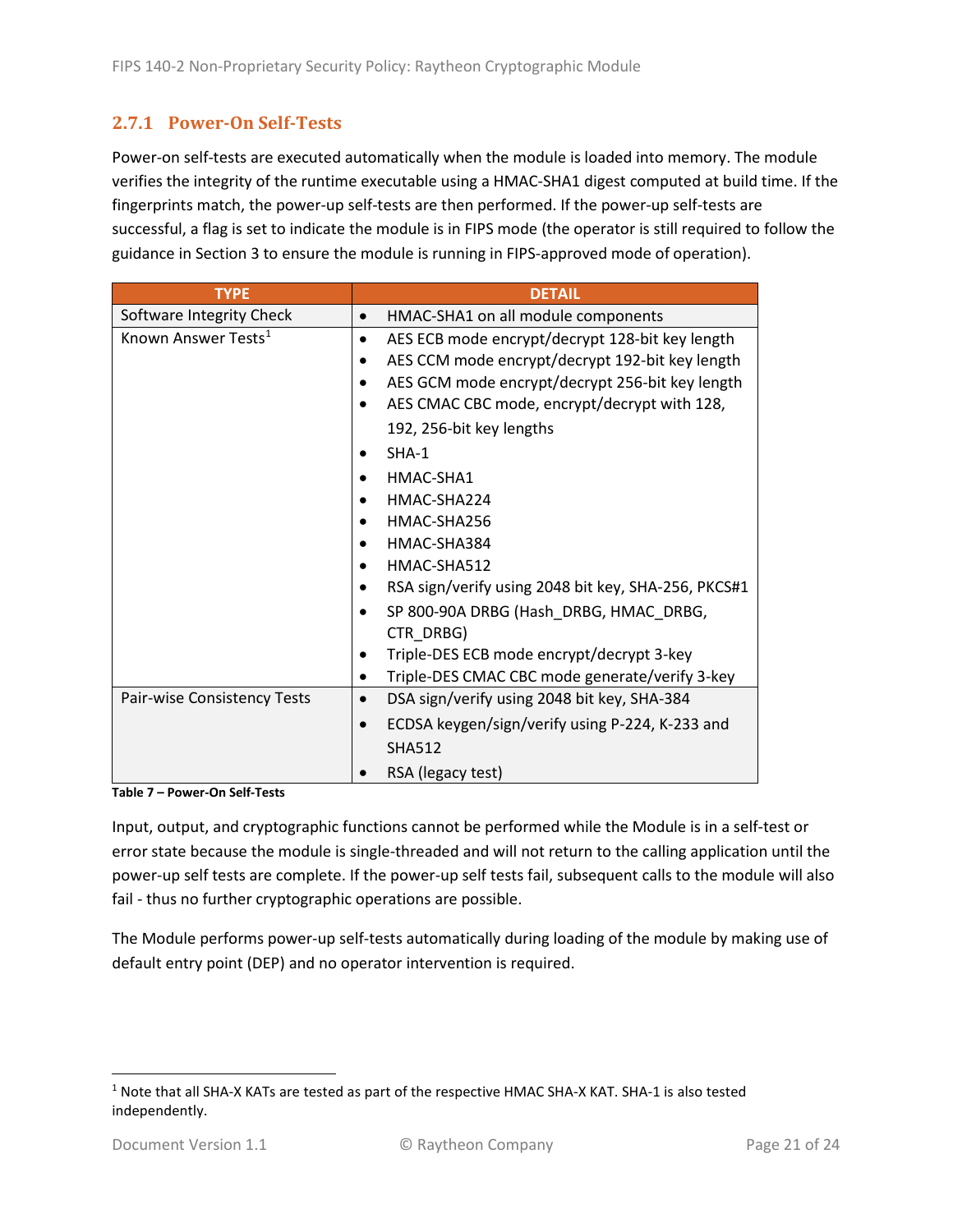#### <span id="page-21-0"></span>**2.7.2 Conditional Self-Tests**

The module implements the following conditional self-tests upon key generation, or random number generation (respectively):

| <b>TYPE</b>                 | <b>DETAIL</b>                                                                                         |
|-----------------------------|-------------------------------------------------------------------------------------------------------|
| Pair-wise Consistency Tests | <b>DSA</b>                                                                                            |
|                             | RSA (legacy test not run in FIPS mode)                                                                |
|                             | <b>ECDSA</b>                                                                                          |
| <b>Continuous RNG Tests</b> | Performed on all Approved DRBGs, the non-<br>approved X9.31 RNG, and the non-approved<br>DUAL EC DRBG |
|                             | Please note the DRBG is Tested as required by [SP800-<br>90A] Section 11                              |

**Table 8 – Conditional Self-Tests**

## <span id="page-21-1"></span>**2.7.3 Cryptographic Function**

The module verifies the integrity of the runtime executable using a HMAC-SHA1 digest which is computed at build time. If this computed HMAC-SHA1 digest matches the stored, known digest, then the power-up self-test (consisting of the algorithm-specific Pairwise Consistency and Known Answer tests) is performed. If any component of the power-up self-test fails, an internal global error flag is set to prevent subsequent invocation of any cryptographic function calls. Any such power-up self test failure is a hard error that can only be recovered by reinstalling the module<sup>[2](#page-21-3)</sup>. The power-up self-tests may be performed at any time by reloading the module.

No operator intervention is required during the running of the self-tests.

## <span id="page-21-2"></span>**2.8 Mitigation of Other Attacks**

The Module does not contain additional security mechanisms beyond the requirements for FIPS 140-2 Level 1 cryptographic modules.

<span id="page-21-3"></span> $2$  The initialization function could be re-invoked but such re-invocation does not provide a means from recovering from an integrity test or known answer test failure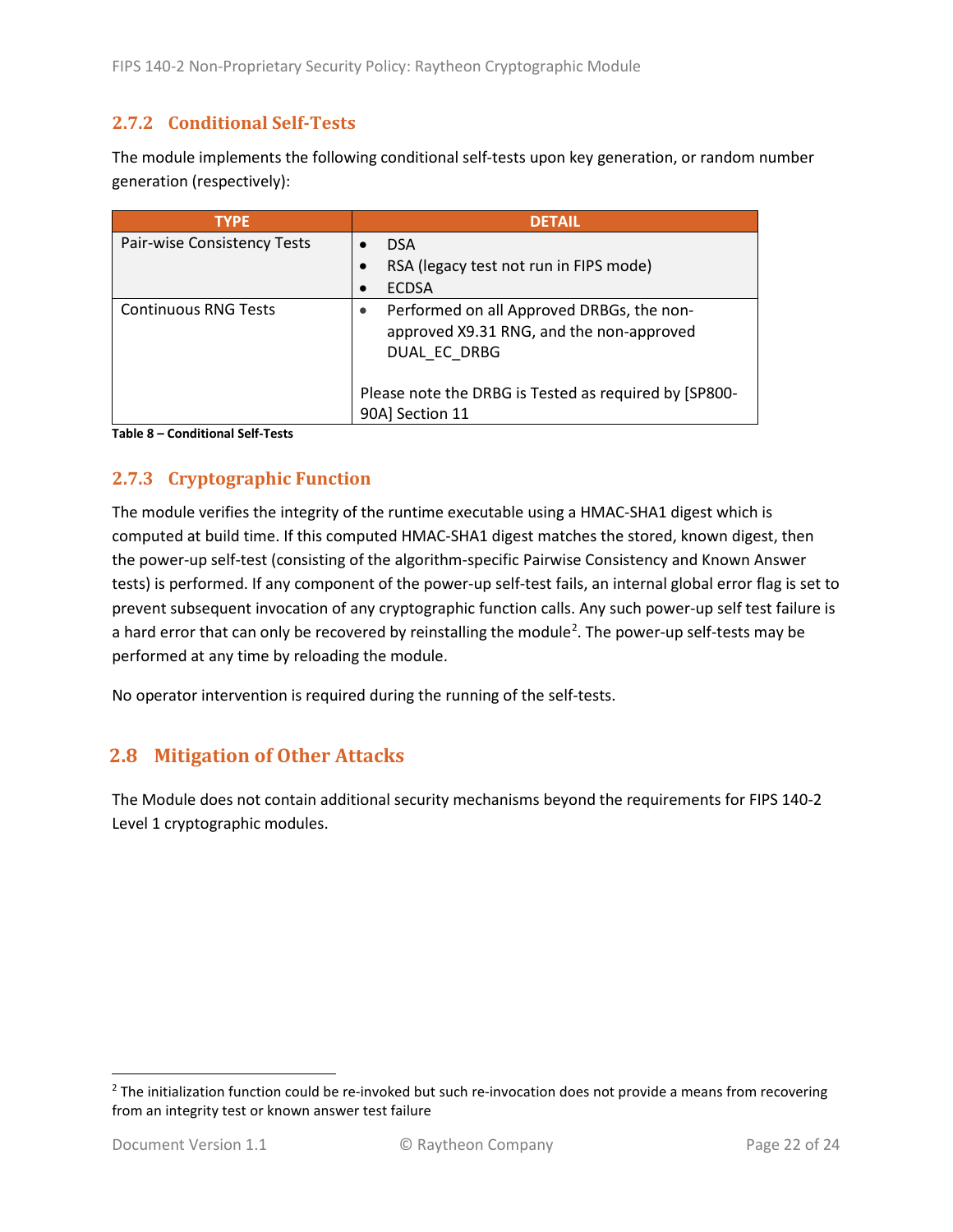# <span id="page-22-0"></span>**3 Guidance and Secure Operation**

# <span id="page-22-1"></span>**3.1 Crypto Officer Guidance**

#### <span id="page-22-2"></span>**3.1.1 Software Installation**

The module is provided directly to solution developers and is not available for direct download to the general public. The module and its host application are to be installed on an operating system specified in Section [2.5](#page-13-2) or one where portability is maintained.

#### <span id="page-22-3"></span>**3.1.2 Additional Rules of Operation**

- 1. The writable memory areas of the module (data and stack segments) are accessible only by the application so that the operating system is in "single user" mode, i.e. only the application has access to that instance of the module.
- 2. The operating system is responsible for multitasking operations so that other processes cannot access the address space of the process containing the module.

## <span id="page-22-4"></span>**3.2 User Guidance**

#### <span id="page-22-5"></span>**3.2.1 General Guidance**

The module is not distributed as a standalone library and is only used in conjunction with the solution.

The end user of the operating system is also responsible for zeroizing CSPs via wipe/secure delete procedures.

If the module power is lost and restored, the calling application must ensure that any AES-GCM keys used for encryption or decryption are redistributed.

The counter portion of the IV is set by the module within its cryptographic boundary. When the IV exhausts the maximum number of possible values for a given session key, the first party to encounter this condition shall trigger a handshake to establish a new encryption key in accordance with RFC 5246.

The AES GCM IV generation is in compliance with the RFC5288 and RFC5289 and shall only be used for the TLS protocol version 1.2 to be compliant with [FIPS140-2 IG] IG A.5, provision 1 ("TLS protocol IV generation"); thus, the module is compliant with [SP800-52].

In the event the nonce\_explicit part of the IV exhausts the maximum number of possible values for a given session key, either party (the client or the server) that encounters this condition shall trigger a handshake to establish a new encryption key.